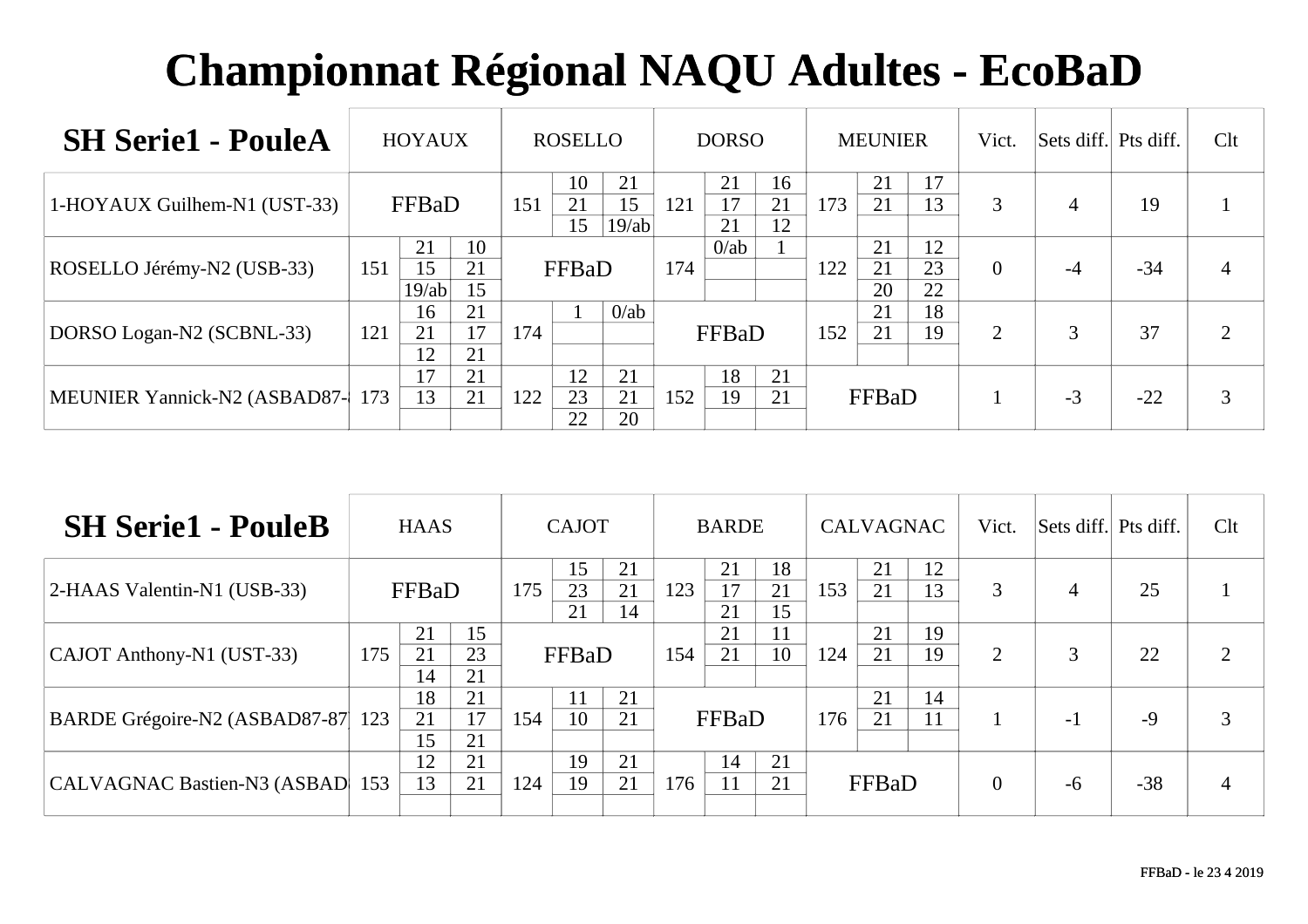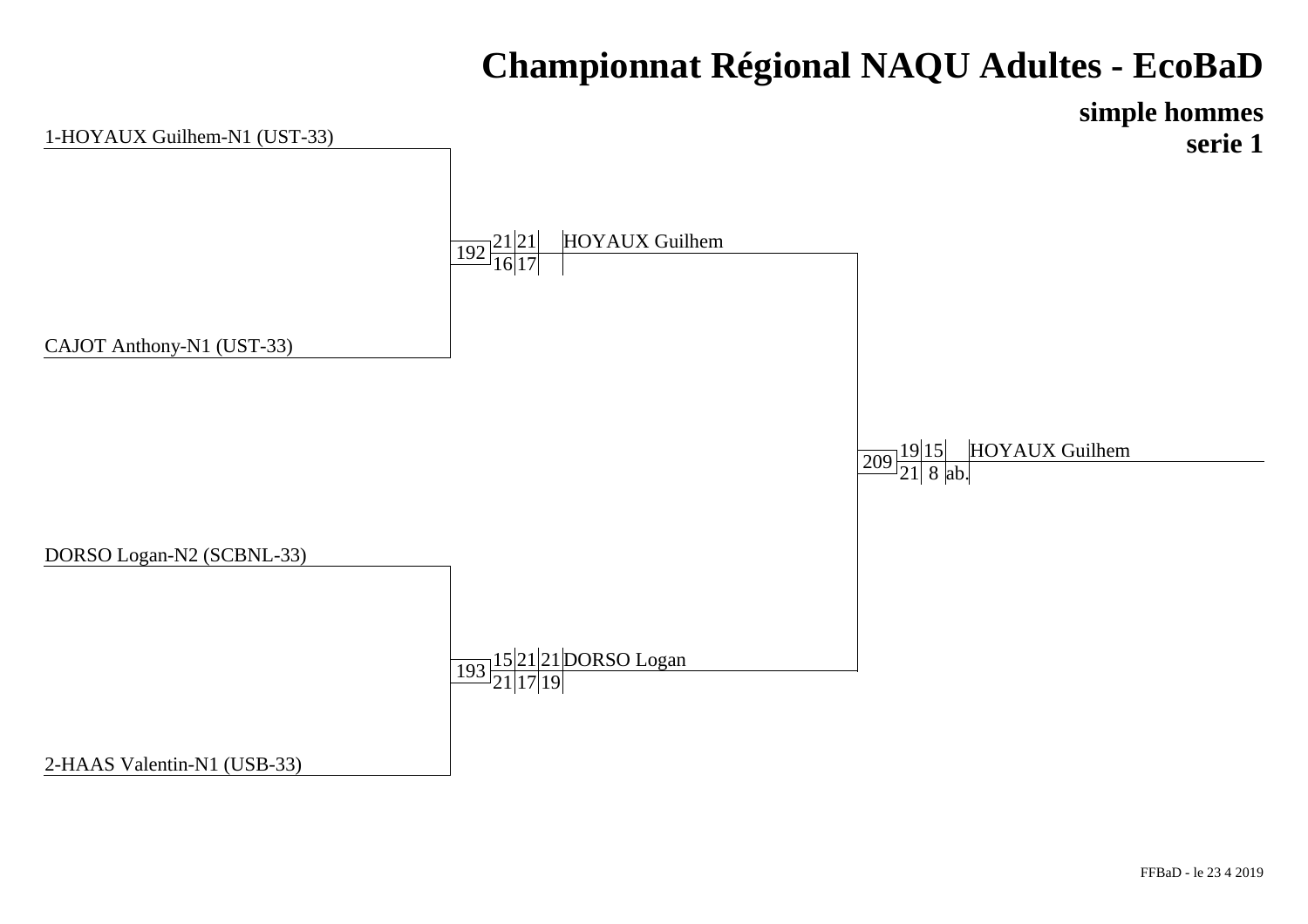| <b>SH Série 2 - PouleA</b>          |     | <b>SANTROT</b>                 |          |    | <b>CALVI</b> |             |     | <b>BADOURALY</b> |          | Vict. | Sets diff. Pts diff. |       | Clt |
|-------------------------------------|-----|--------------------------------|----------|----|--------------|-------------|-----|------------------|----------|-------|----------------------|-------|-----|
| 1-SANTROT Dimitri-N3 (ASBAD87       |     | FFBaD<br>125<br>W <sub>O</sub> |          |    |              | <b>WO</b>   | 155 | 21<br>21         | 8<br>12  | 2     | 4                    | 64    |     |
| $ CALVI$ Othys-N3 (UST-33)          | 125 |                                |          |    | FFBaD        |             | 90  | 13<br>20/ab      | 21<br>19 | $-1$  | $-4$                 | $-51$ |     |
| <b>BADOURALY Prakesh-R4 (BB-19)</b> | 155 | 8<br>12                        | 21<br>21 | 90 | 21<br>19     | 13<br>20/ab |     | FFBaD            |          |       | $\theta$             | $-13$ |     |

| <b>SH Série 2 - PouleB</b>    |                 | <b>SIMONNET</b> |          |     | <b>CHORON</b> |                |     | <b>NGUYEN VAN</b> |                | Vict.    | Sets diff. Pts diff. |       | Clt |
|-------------------------------|-----------------|-----------------|----------|-----|---------------|----------------|-----|-------------------|----------------|----------|----------------------|-------|-----|
| 2-SIMONNET Kenny-N3 (ESBB-86) |                 | FFBaD           |          | 156 | 21            | 10<br>12       | 126 | 21<br>21          | 14<br>15       | 2        | $\overline{4}$       | 33    |     |
| CHORON Ismael-N3 (UST-33)     | 156             | 10<br>12        | 21<br>21 |     | FFBaD         |                | 91  | 19<br>21<br>21    | 21<br>13<br>11 |          | - 1                  | $-4$  |     |
| NGUYEN VAN Lïam-N3 (GBC-33)   | 14<br>15<br>126 |                 | 21<br>21 | 91  | 21<br>13      | 19<br>21<br>21 |     | FFBaD             |                | $\Omega$ | $-3$                 | $-29$ | 3   |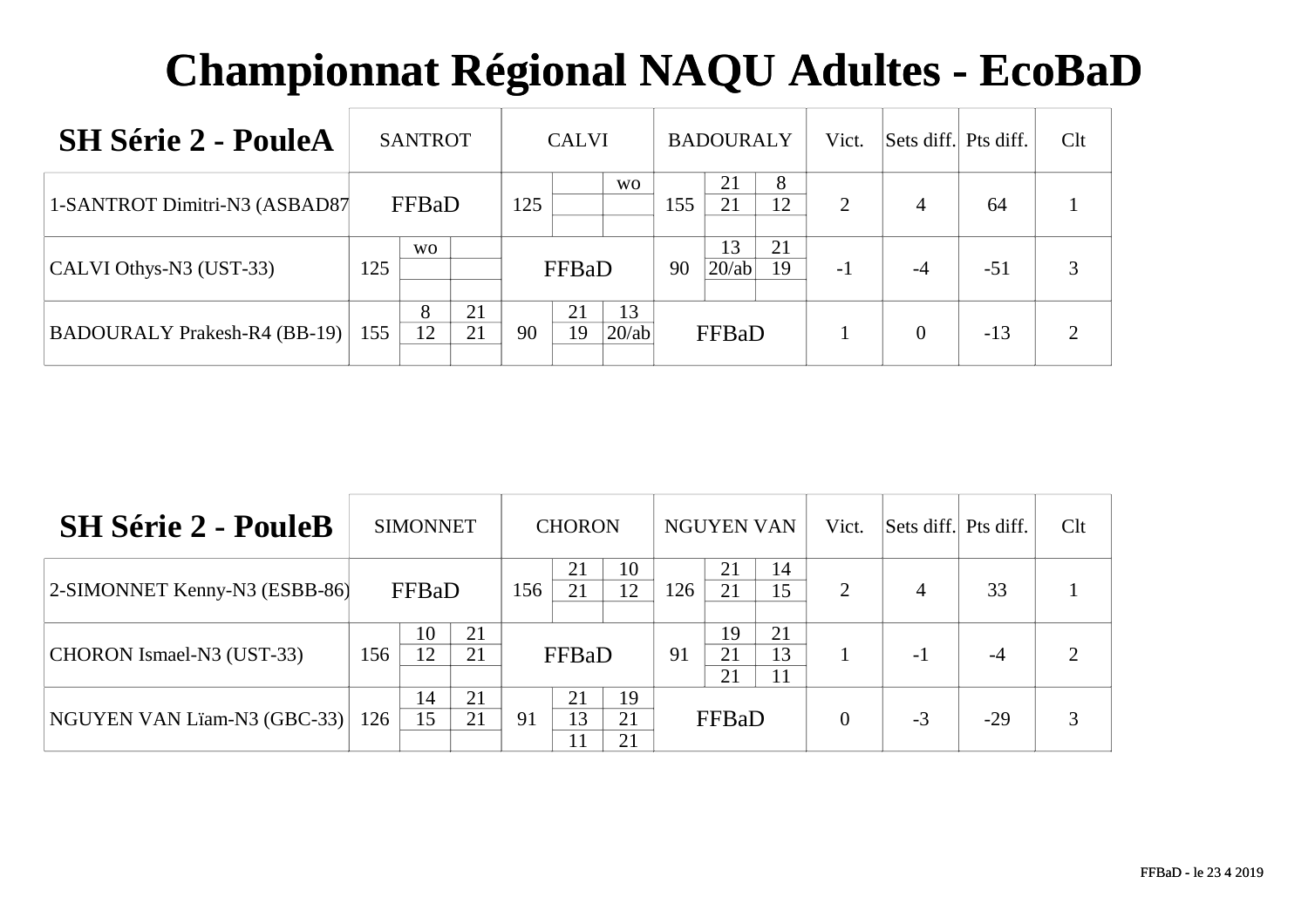| <b>SH Série 2 - PouleC</b>        | <b>RENAUDEAU</b>                        | <b>BUNISSET</b>                         | <b>BLANCHARD</b>            | Vict. | Sets diff. | Pts diff. | Clt |
|-----------------------------------|-----------------------------------------|-----------------------------------------|-----------------------------|-------|------------|-----------|-----|
| 3/4-RENAUDEAU Joël-N3 (UST-33)    | FFBaD                                   | 23<br>21<br>157<br>13<br>21<br>23<br>21 | 15<br>21<br>127<br>21<br>14 |       |            |           |     |
| <b>BUNISSET Damien-N3 (BB-19)</b> | 23<br>21<br>13<br>157<br>21<br>23<br>21 | FFBaD                                   | 21<br>14<br>18<br>92<br>21  | 2     |            | 18        |     |
| BLANCHARD Pierre-R4 (LLB-86)      | 15<br>21<br>21<br>127<br>14             | 21<br>14<br>92<br>18<br>21              | FFBaD                       |       | $-4$       | $-23$     |     |

| <b>SH Série 2 - PouleD</b>       |     | <b>VITAL</b>   |                |     | <b>FOUQUET</b> |                | LARIGAUDERIE |                |                | Vict.    | Sets diff. Pts diff. |       | Clt |
|----------------------------------|-----|----------------|----------------|-----|----------------|----------------|--------------|----------------|----------------|----------|----------------------|-------|-----|
| 3/4-VITAL Baptiste-N3 (USB-33)   |     | FFBaD          |                | 158 | 15             | 21<br>21       | 128          | 18<br>21<br>21 | 21<br>16<br>23 | $\Omega$ | $-3$                 | $-10$ |     |
| FOUQUET Jordan-N3 (ESBB-86)      | 158 | 21<br>21       | 17<br>15       |     | FFBaD          |                | 93           | 21<br>19<br>21 | 17<br>21<br>16 | 2        | 3                    | 17    |     |
| LARIGAUDERIE Nathan-R4 (ASBA 128 |     | 21<br>16<br>23 | 18<br>21<br>21 | 93  | 17<br>21<br>16 | 21<br>19<br>21 |              | FFBaD          |                |          | $\Omega$             | $-7$  |     |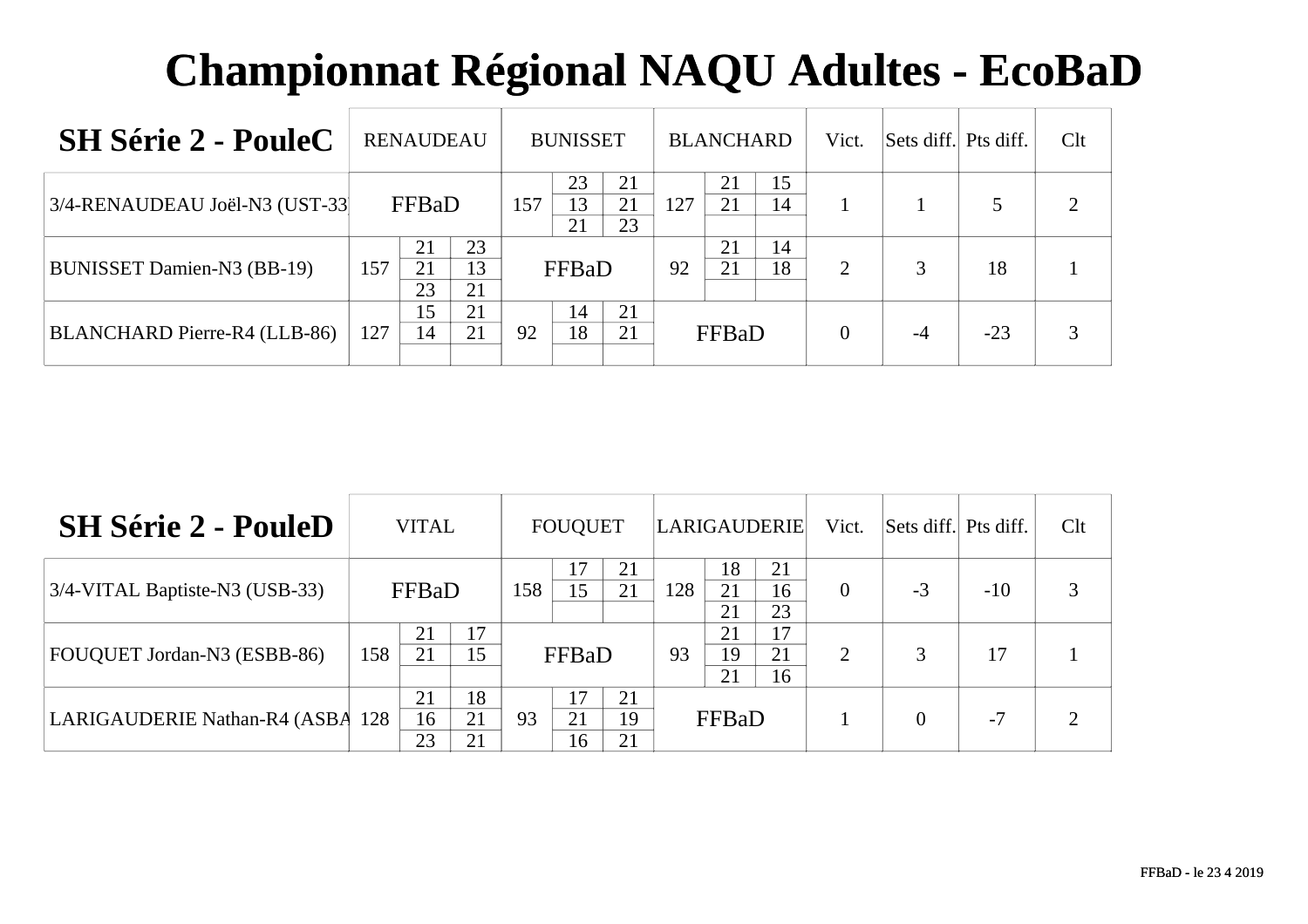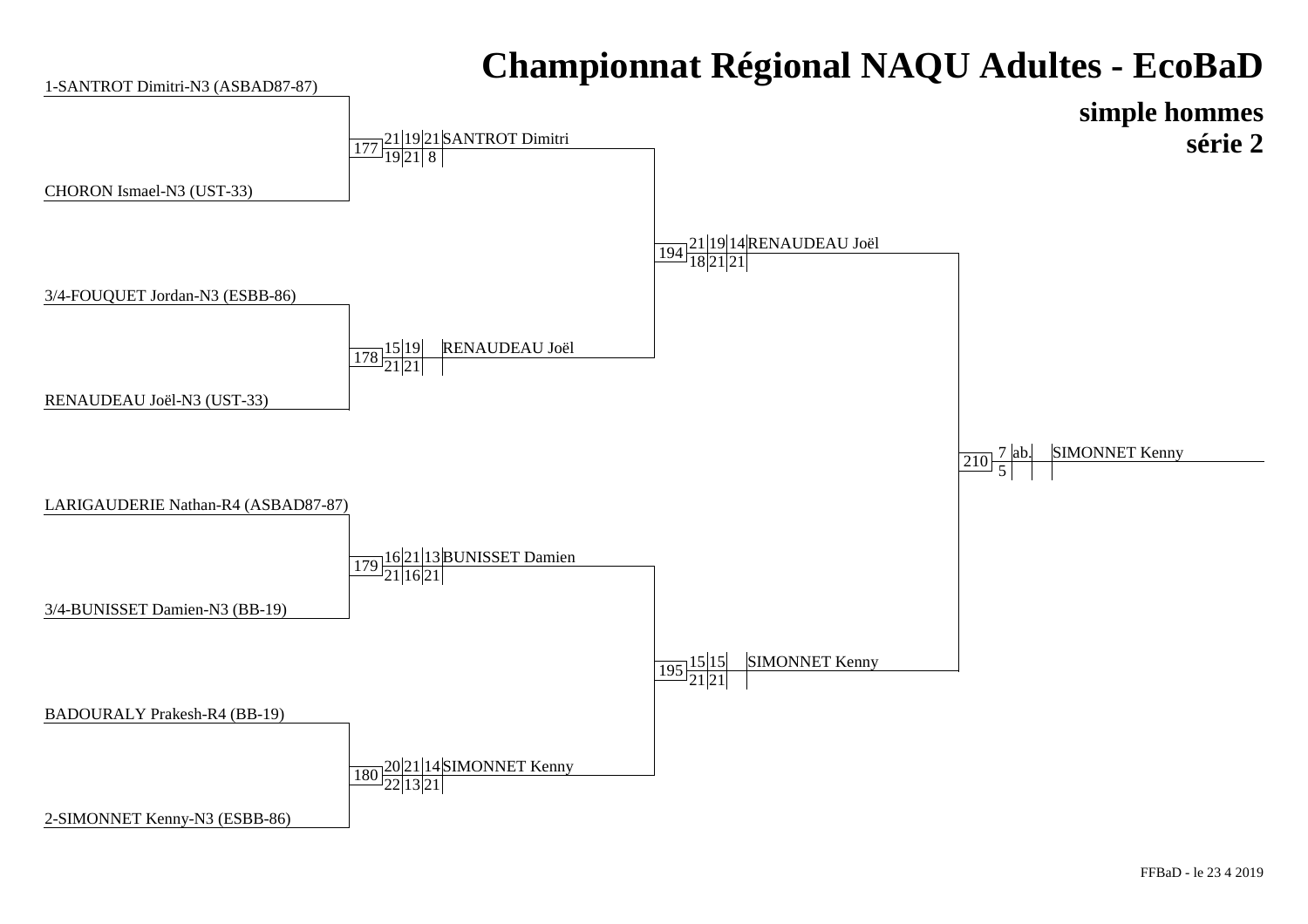| <b>SH</b> série 3 - PouleA     |                  | <b>SOUCHAUD</b> |                |     | <b>CHAMPON</b> |                |     | <b>RUETTE</b>  |                | Vict.    | Sets diff. Pts diff. |       | Clt |
|--------------------------------|------------------|-----------------|----------------|-----|----------------|----------------|-----|----------------|----------------|----------|----------------------|-------|-----|
| 1-SOUCHAUD Nicolas-R4 (LLB-86) | FFBaD<br>21<br>Q |                 |                | 159 | 21<br>21       | Q<br>17        | 129 | 17<br>21<br>21 | 21<br>10<br>11 | 2        |                      | 33    |     |
| CHAMPON Pierre-R4 (BB-19)      | 159              | 17              | 21             |     | FFBaD          |                | 94  | 21<br>16<br>21 | 12<br>21<br>19 |          | - 1                  | $-10$ |     |
| RUETTE Julien-R4 (BCB-33)      | 129              | 21<br>10        | 17<br>21<br>21 | 94  | 12<br>21<br>19 | 21<br>16<br>21 |     | FFBaD          |                | $\Omega$ | $-2$                 | $-23$ | 3   |

| <b>SH</b> série 3 - PouleB     |     | DE LAMBERT |          |     | <b>DUPOIRIER</b> |                |     | <b>ARGENOUL</b> |                | Vict.                 | Sets diff. Pts diff. |       | Clt |
|--------------------------------|-----|------------|----------|-----|------------------|----------------|-----|-----------------|----------------|-----------------------|----------------------|-------|-----|
| 2-DE LAMBERT Renaud-R4 (BCB-1) |     | FFBaD      |          | 130 | 21<br>22         | 16<br>20       | 160 | 21<br>21        | 10<br>10       | $\mathcal{D}_{\cdot}$ | $\overline{4}$       | 29    |     |
| DUPOIRIER Loïc-R4 (BCHC-16)    | 130 | 16<br>20   | 21<br>22 |     | FFBaD            |                | 95  | 21<br>15<br>16  | 19<br>21<br>21 | 0                     | $-3$                 | $-16$ | 3   |
| ARGENOUL Mathias-R4 (BCC-33)   | 160 | 10<br>10   | 21<br>21 | 95  | 19<br>21<br>21   | 21<br>15<br>16 |     | FFBaD           |                |                       | $-1$                 | $-13$ |     |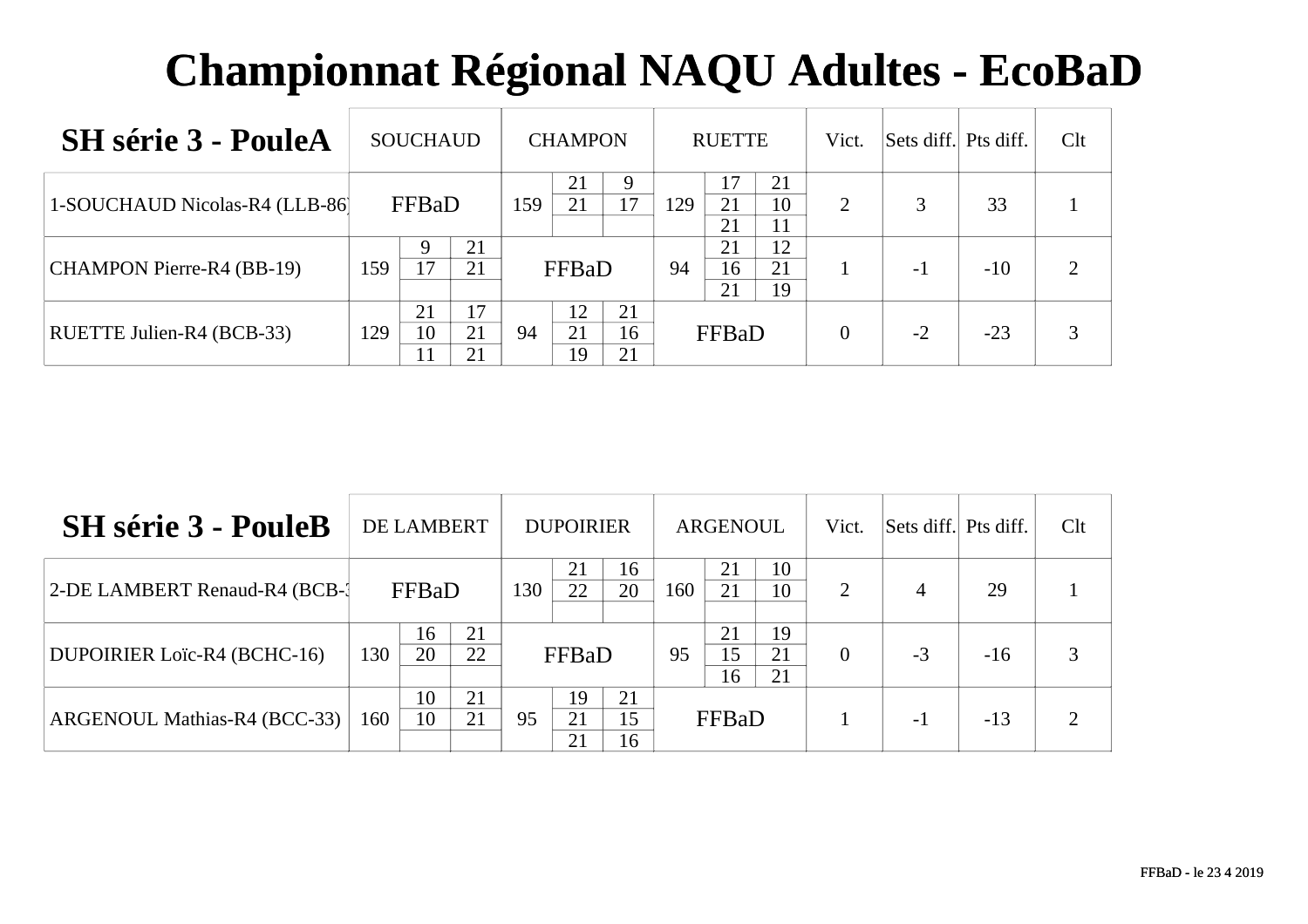| <b>SH</b> série 3 - PouleC      | <b>BIME</b>           |          |          | <b>CHAUMONT</b> |          |              | <b>FOLTZER</b> |                | Vict.    | Sets diff. Pts diff. |       | Clt |
|---------------------------------|-----------------------|----------|----------|-----------------|----------|--------------|----------------|----------------|----------|----------------------|-------|-----|
| $3/4$ -BIME Elie-R4 (USB-33)    | FFBaD                 |          | 161      | 22<br>19        | 24<br>21 | 131          | 22<br>13<br>13 | 20<br>21<br>21 | $\theta$ | $-3$                 | $-18$ |     |
| <b>CHAUMONT Leo-R4 (USB-33)</b> | 24<br>21<br>161       | 22<br>19 |          | FFBaD           |          | 96           | 21<br>21       | 14<br>15       | 2        | 4                    |       |     |
| FOLTZER Roland-R4 (BB-19)       | 20<br>21<br>131<br>21 | 96       | 14<br>15 | 21<br>21        |          | <b>FFBaD</b> |                |                | - 1      |                      |       |     |

| <b>SH</b> série 3 - PouleD      |     | <b>COATNOAN</b> |          |     | <b>PRADEAU</b> |          |     | LE FUR   |          | Vict.          | Sets diff. Pts diff. |                | Clt |
|---------------------------------|-----|-----------------|----------|-----|----------------|----------|-----|----------|----------|----------------|----------------------|----------------|-----|
| 3/4-COATNOAN Vincent-R4 (UST-1) |     | FFBaD           |          | 162 | 21<br>21       | 13<br>14 | 132 | 23<br>21 | 21<br>14 | $\overline{2}$ | 4                    | 24             |     |
| PRADEAU Théo-R4 (BCI-87)        | 162 | 13<br>14        | 21<br>21 |     | FFBaD          |          | 97  | 21<br>21 | 12<br>13 |                | $\Omega$             | $\overline{2}$ |     |
| LE FUR Gwendal-R5 (BCB-33)      | 132 | 21<br>14        | 23<br>21 | 97  | 12<br>13       | 21<br>21 |     | FFBaD    |          | $\theta$       | $-4$                 | $-26$          |     |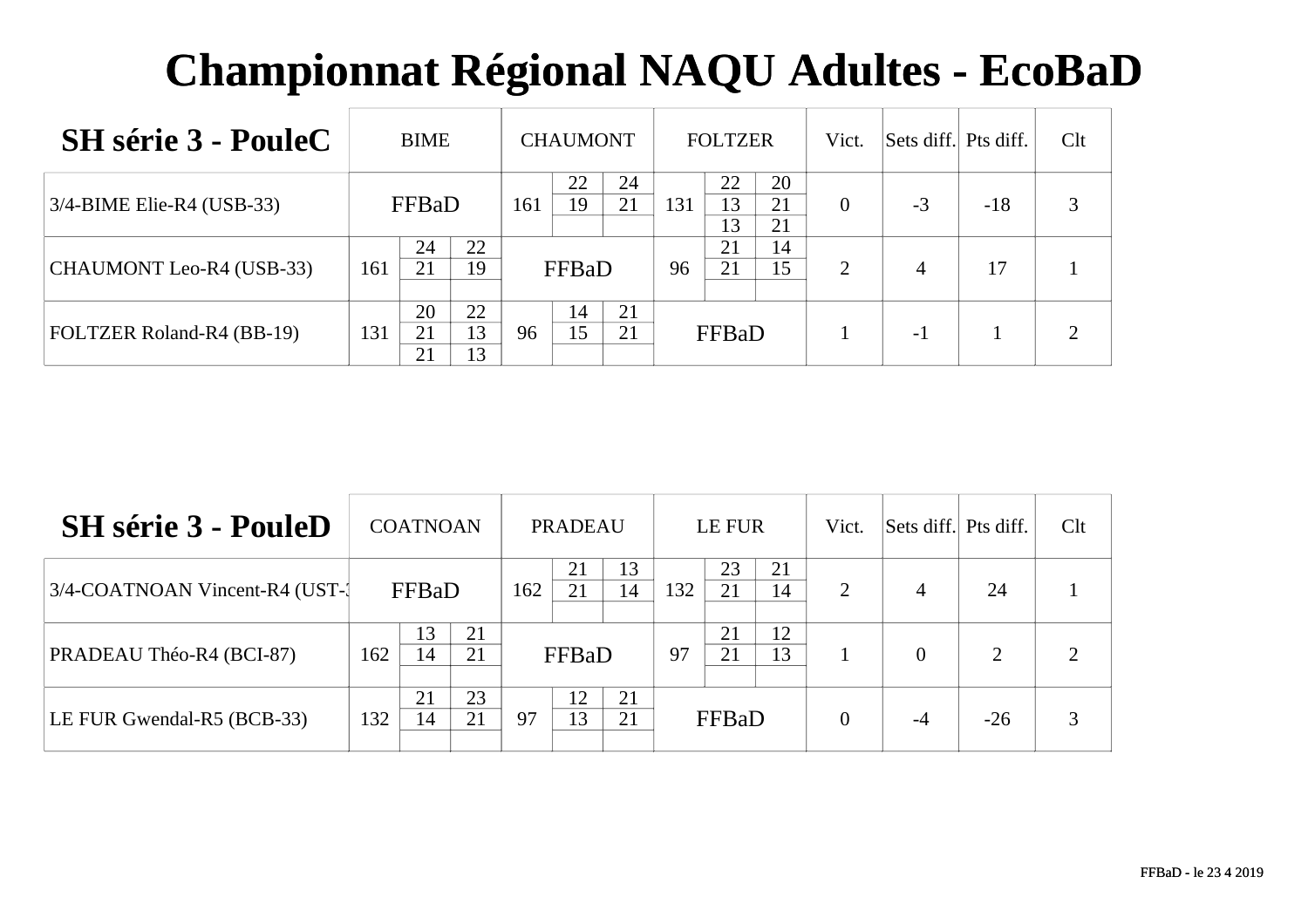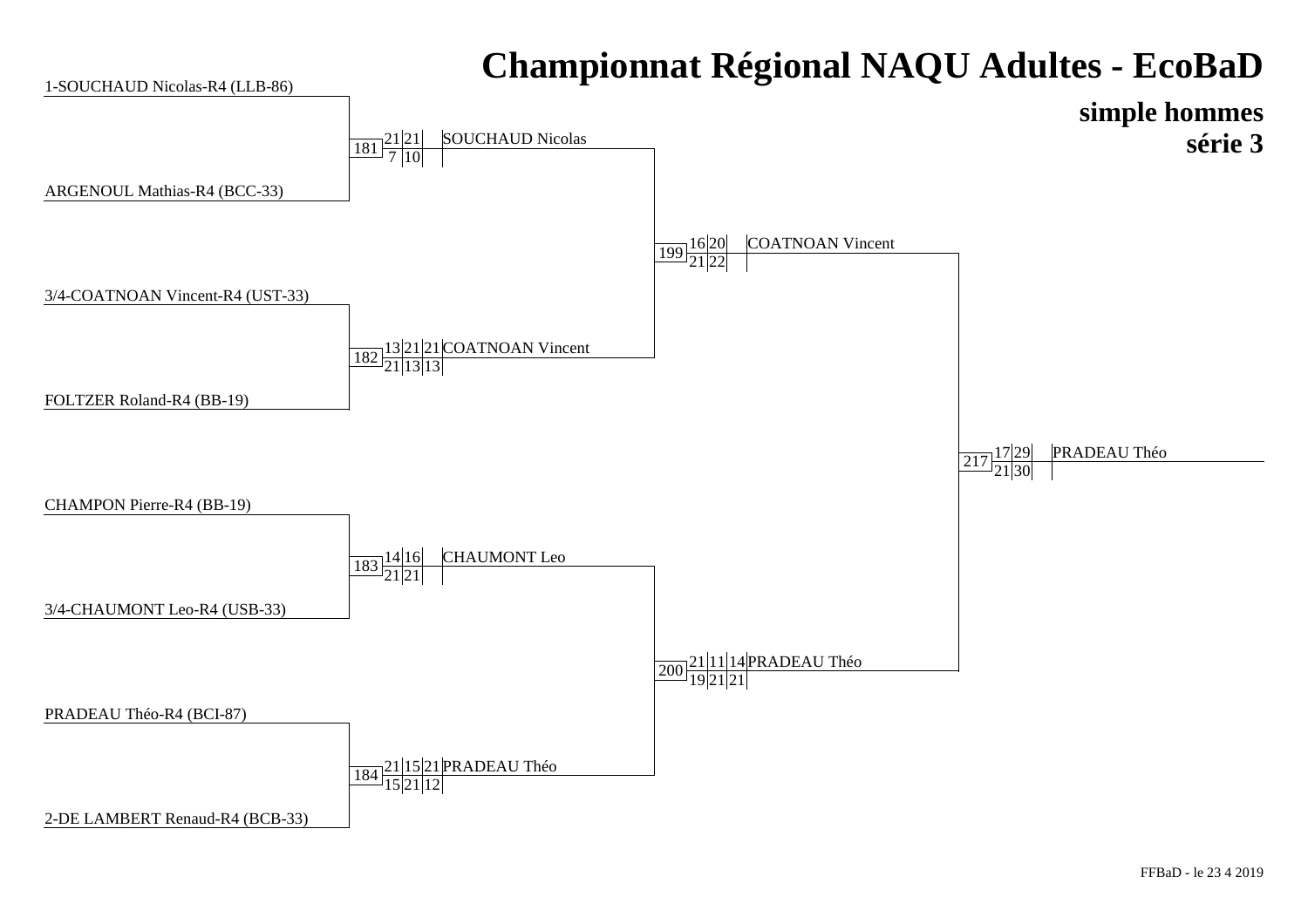| <b>SH</b> série 4 - PouleA     |                    | <b>FOUQUET</b> |                |    | <b>LAVAUD</b>  |                |    | <b>MANGEVAUD</b> |                | Vict. | Sets diff. Pts diff. |       | Clt |
|--------------------------------|--------------------|----------------|----------------|----|----------------|----------------|----|------------------|----------------|-------|----------------------|-------|-----|
| 1-FOUQUET Joris-R5 (ESBB-86)   | FFBaD<br><b>WO</b> |                |                | 37 | <b>WO</b>      |                | 57 | <b>WO</b>        |                | $-2$  | $-4$                 | $-84$ |     |
| LAVAUD Ludovic-R5 (UST-33)     | 37                 |                |                |    | FFBaD          |                | 17 | 30<br>10<br>16   | 29<br>21<br>21 |       |                      | 27    |     |
| MANGEVAUD Sylvain-R5 (ASBAI 57 |                    |                | W <sub>O</sub> | 17 | 29<br>21<br>21 | 30<br>10<br>16 |    | FFBaD            |                | ◠     | 3                    | 57    |     |

| <b>SH</b> série 4 - PouleB        |    | <b>DOS SANTOS</b>       |          |    | <b>DOUGNAC</b> |           |    | <b>BRASSEM</b> |          | Vict.          | Sets diff. Pts diff. |       | Clt            |
|-----------------------------------|----|-------------------------|----------|----|----------------|-----------|----|----------------|----------|----------------|----------------------|-------|----------------|
| 2-DOS SANTOS Matéo-R5 (UST-33     |    | FFBaD<br>W <sub>O</sub> |          |    |                | <b>WO</b> | 58 | 19<br>12       | 21<br>21 |                | $\Omega$             | 31    | $\overline{2}$ |
| DOUGNAC Théo-R5 (ASBAD87-87       | 38 |                         |          |    | FFBaD          |           | 18 | W <sub>O</sub> |          | $-2$           | -4                   | $-84$ | 3              |
| <b>BRASSEM Anael-R5 (CBNM-24)</b> | 58 | 21<br>21                | 19<br>12 | 18 |                | <b>WO</b> |    | FFBaD          |          | $\overline{2}$ | 4                    | 53    |                |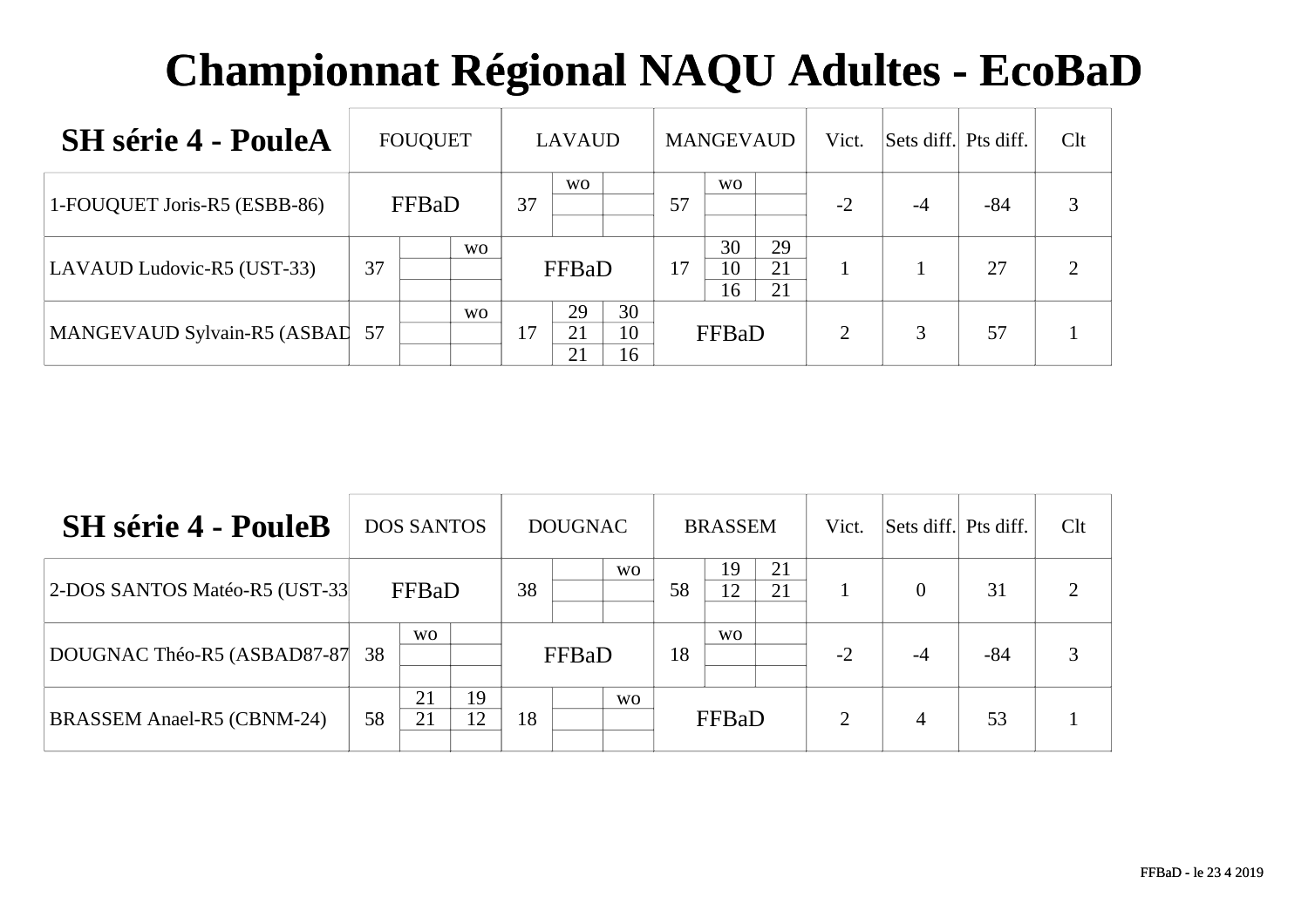| <b>SH</b> série 4 - PouleC    | GAY                       |    | <b>GRASSIN</b>                   |    | <b>BARON</b>                     | Vict.    | Sets diff. Pts diff. |       | Clt |
|-------------------------------|---------------------------|----|----------------------------------|----|----------------------------------|----------|----------------------|-------|-----|
| $3/4$ -GAY William-R5 (BB-19) | FFBaD                     | 59 | 21<br>19<br>21                   | 39 | 21<br>9<br>19<br>21              | 2        | 4                    | 26    |     |
| GRASSIN Julian-R5 (ESBB-86)   | 21<br>19<br>21<br>59      |    | FFBaD                            | 19 | 15<br>21<br>23<br>21<br>18<br>21 |          | - 1                  | $-5$  |     |
| BARON Lucas-R5 (ASBAD87-87)   | 21<br>Q<br>21<br>19<br>39 | 19 | 15<br>21<br>23<br>21<br>18<br>21 |    | FFBaD                            | $\theta$ | $-3$                 | $-21$ |     |

| <b>SH</b> série 4 - PouleD            |    | <b>MONTADE</b> |          |    | <b>ROUGERIE</b> |          |    | <b>JOURNET</b> |         | Vict.          | Sets diff. Pts diff. |       | Clt           |
|---------------------------------------|----|----------------|----------|----|-----------------|----------|----|----------------|---------|----------------|----------------------|-------|---------------|
| $3/4$ -MONTADE Norbert-R5 (BB-19)     |    | FFBaD          |          | 60 | 21              | 21<br>21 | 40 | 21<br>21       | 19      |                |                      |       | $\mathcal{D}$ |
| ROUGERIE Thibaut-R5 (ASBAD87-         | 60 | 21<br>⇁<br>21  | 12<br>21 |    | FFBaD           |          | 20 | 21<br>23       | Q<br>21 | $\overline{2}$ |                      | 25    |               |
| <b>JOURNET Christophe-R5 (BCB-33)</b> | 40 | 19<br>11       | 21<br>21 | 20 | 21              | 21<br>23 |    | FFBaD          |         | $\Omega$       | $-4$                 | $-26$ |               |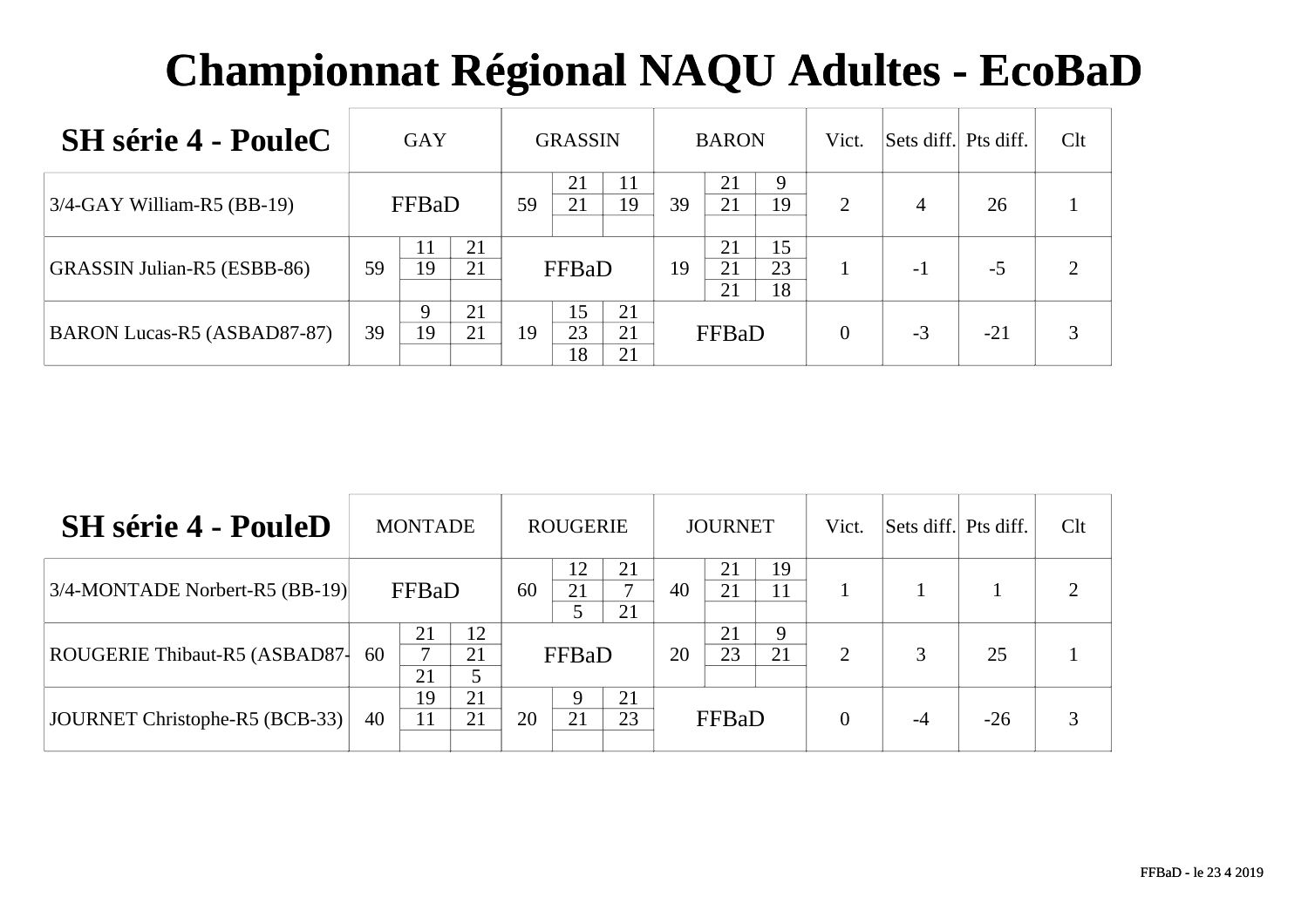#### **Championnat Régional NAQU Adultes - EcoBaD simple hommes série 4**1-MANGEVAUD Sylvain-R5 (ASBAD87-87)3/4-GAY William-R5 (BB-19)MONTADE Norbert-R5 (BB-19) $\frac{106}{18}\frac{21}{18}$  MANGEVAUD Sylvain 77 $\frac{21|21}{17|16}$  MANGEVAUD Sylvain  $\frac{78}{13}\frac{21}{16}$ GAY William



#### GRASSIN Julian-R5 (ESBB-86) $\frac{107}{3}$  $\frac{21}{14}$  ROUGERIE Thibaut  $\overline{80}$   $\frac{11|21|21|GRASSIN Julian}{21|19|12}$

2-BRASSEM Anael-R5 (CBNM-24)

3/4-ROUGERIE Thibaut-R5 (ASBAD87-87)

DOS SANTOS Matéo-R5 (UST-33)

 $\frac{137}{21}$  $\frac{8}{21}$  $\frac{21}{12}$  $\frac{21}{21}$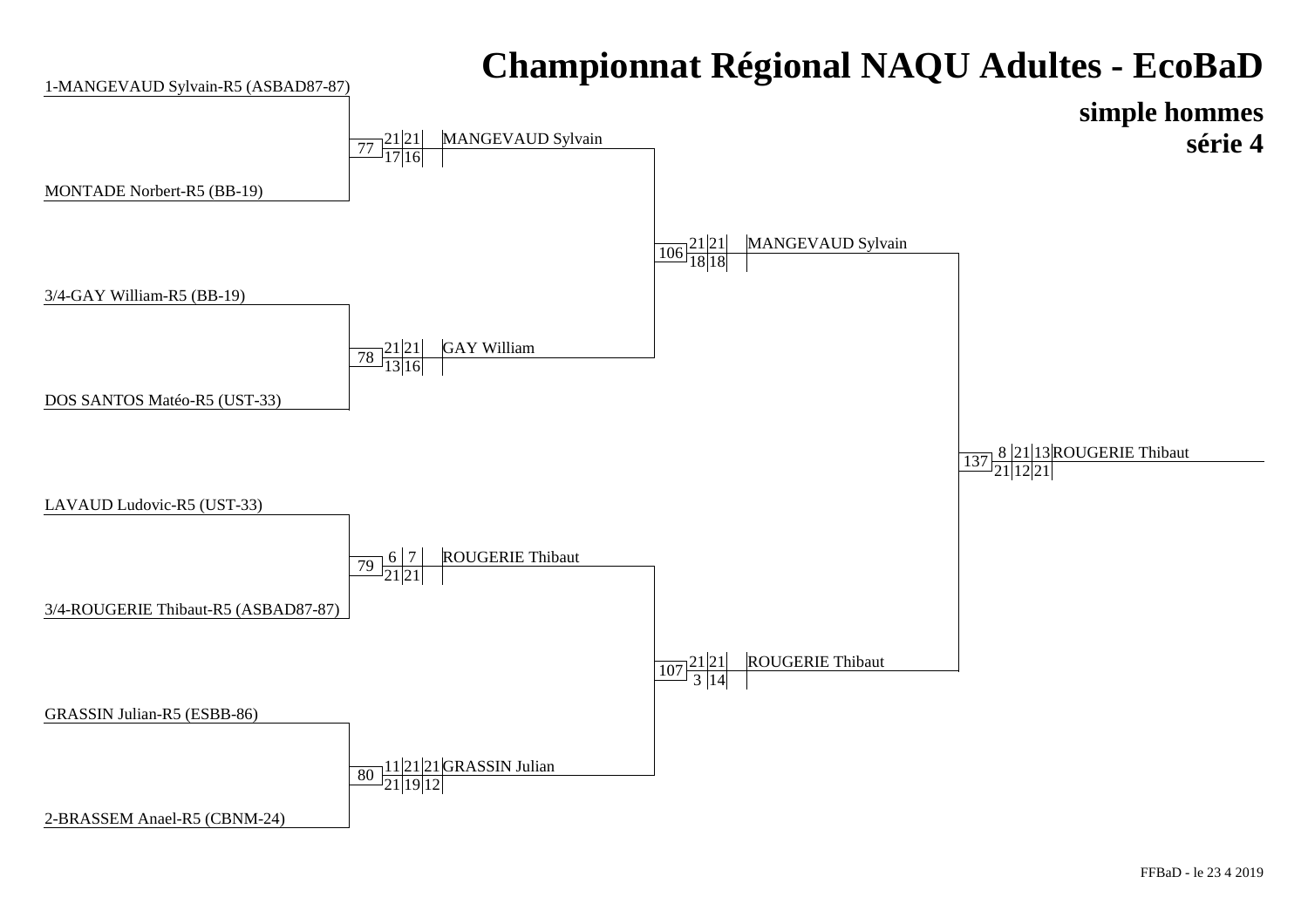| <b>SH</b> série 5 - PouleA      |    | <b>SEGERAL</b> |          |                      | <b>GAUTHIER</b> |          |    | <b>CUROUX</b> |          | Vict. | Sets diff. Pts diff. |                | Clt |
|---------------------------------|----|----------------|----------|----------------------|-----------------|----------|----|---------------|----------|-------|----------------------|----------------|-----|
| 1-SEGERAL Sebastien-R5 (BCMP-1) |    | FFBaD          |          | 21                   | 15<br>21        | 21<br>23 | 41 | 21<br>21      | 17<br>19 |       | $\Omega$             | $-2$           |     |
| GAUTHIER Romane-R6 (ASBAD87 21  |    | 21<br>23       | 15<br>21 |                      | FFBaD           |          |    | 16<br>16      | 21<br>21 |       | $\Omega$             | $-2$           |     |
| CUROUX Anthony-R6 (BCC19-19)    | 41 | 17<br>19       | 21<br>21 | 21<br>16<br>21<br>16 |                 |          |    | FFBaD         |          |       | $\Omega$             | $\overline{4}$ |     |

| <b>SH</b> série 5 - PouleB        |    | <b>GROTTI</b>  |                |    | <b>KISS</b> |          |                | <b>STEYER</b>  |                | Vict.    | Sets diff. Pts diff. |                | Clt |
|-----------------------------------|----|----------------|----------------|----|-------------|----------|----------------|----------------|----------------|----------|----------------------|----------------|-----|
| $ 2$ -GROTTI Tony-R5 (ASBAD87-87) |    | FFBaD          |                | 42 | 21<br>21    | 13<br>17 | 22             | 20<br>28<br>21 | 22<br>26<br>12 | 2        |                      | 21             |     |
| KISS Florian-R6 (BCMJ-33)         | 42 | 13<br>17       | 21<br>21       |    | FFBaD       |          | $\overline{2}$ | 21<br>21       | 15<br>11       |          | $\Omega$             | $\overline{4}$ | ◠   |
| <b>STEYER Lucas-R6 (EBRSG-17)</b> | 22 | 22<br>26<br>12 | 20<br>28<br>21 | 2  | 15          | 21<br>21 |                | FFBaD          |                | $\Omega$ | $-3$                 | $-25$          |     |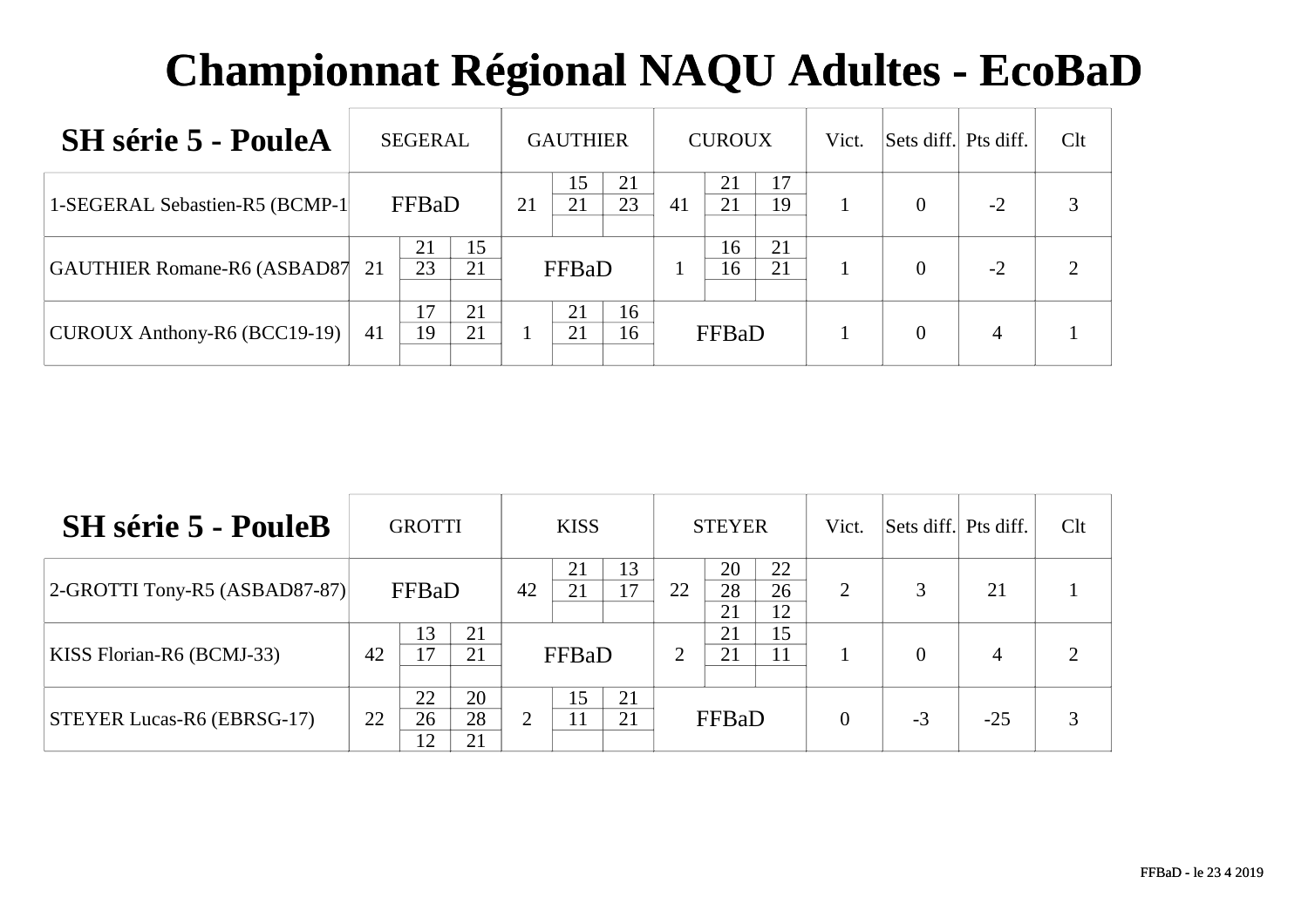| <b>SH</b> série 5 - PouleC       |    | <b>DESSAGNE</b> |          |    | <b>BERNARD</b> |          |    | <b>NGUYEN VAN</b> |          | Vict. | Sets diff. Pts diff. |       | Clt |
|----------------------------------|----|-----------------|----------|----|----------------|----------|----|-------------------|----------|-------|----------------------|-------|-----|
| 3/4-DESSAGNE José-Felipe-R6 (AS) |    | FFBaD           |          | 43 | 21<br>21       | 13<br>13 | 23 | 21<br>21          | 13<br>14 | 2     | 4                    | 31    |     |
| BERNARD Romain-R6 (ACES-87)      | 43 | 13<br>13        | 21<br>21 |    | FFBaD          |          | 3  | 22<br>21          | 20<br>10 |       | $\theta$             | $-3$  |     |
| NGUYEN VAN Tiago-R6 (UST-33)     | 23 | 13<br>14        | 21<br>21 | 3  | 20<br>10       | 22<br>21 |    | FFBaD             |          |       | $-4$                 | $-28$ |     |

| <b>SH</b> série 5 - PouleD       |    | <b>ADLER</b> |          |                | <b>MORLON</b>  |                |    | <b>AUBRY</b>                |                | Vict.                       | Sets diff. Pts diff. |       | Clt                         |
|----------------------------------|----|--------------|----------|----------------|----------------|----------------|----|-----------------------------|----------------|-----------------------------|----------------------|-------|-----------------------------|
| 3/4-ADLER Thierry-R6 (BCSPM-40)  |    | FFBaD        |          | 24             | 21<br>21       | 10<br>17       | 44 | 15 <sup>15</sup><br>16      | 21<br>21       |                             | $\theta$             | 4     | $\mathcal{D}_{\mathcal{L}}$ |
| MORLON Christophe-R6 (ASBAD8) 24 |    | 10<br>17     | 21<br>21 |                | FFBaD          |                | 4  | 25<br>15 <sup>5</sup><br>16 | 23<br>21<br>21 | $\Omega$                    | $-3$                 | $-24$ | 3                           |
| <b>AUBRY Charly-R6 (ESBB-86)</b> | 44 | 21<br>21     | 15<br>16 | $\overline{4}$ | 23<br>21<br>21 | 25<br>15<br>16 |    | FFBaD                       |                | $\mathcal{D}_{\mathcal{L}}$ | 3                    | 20    |                             |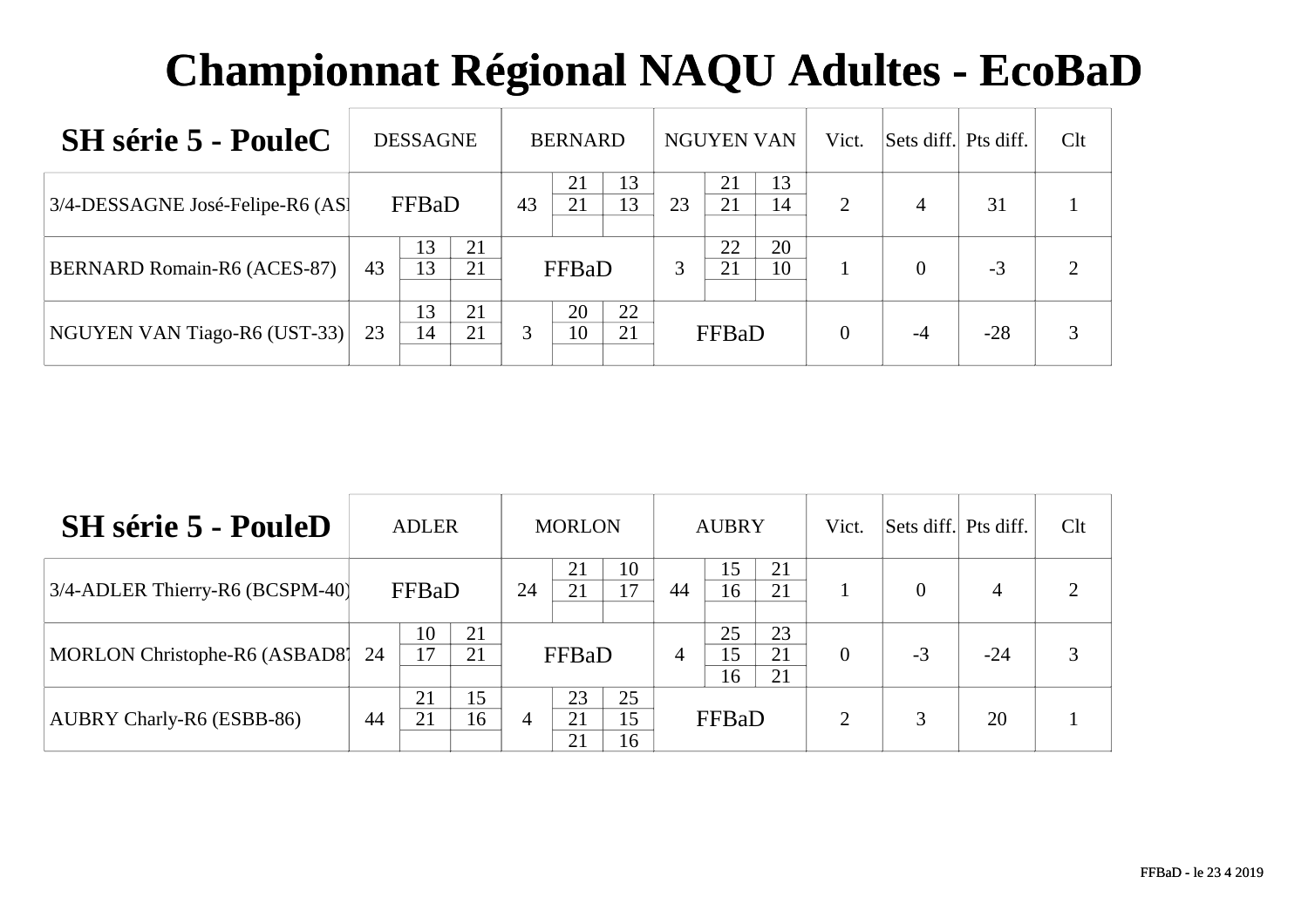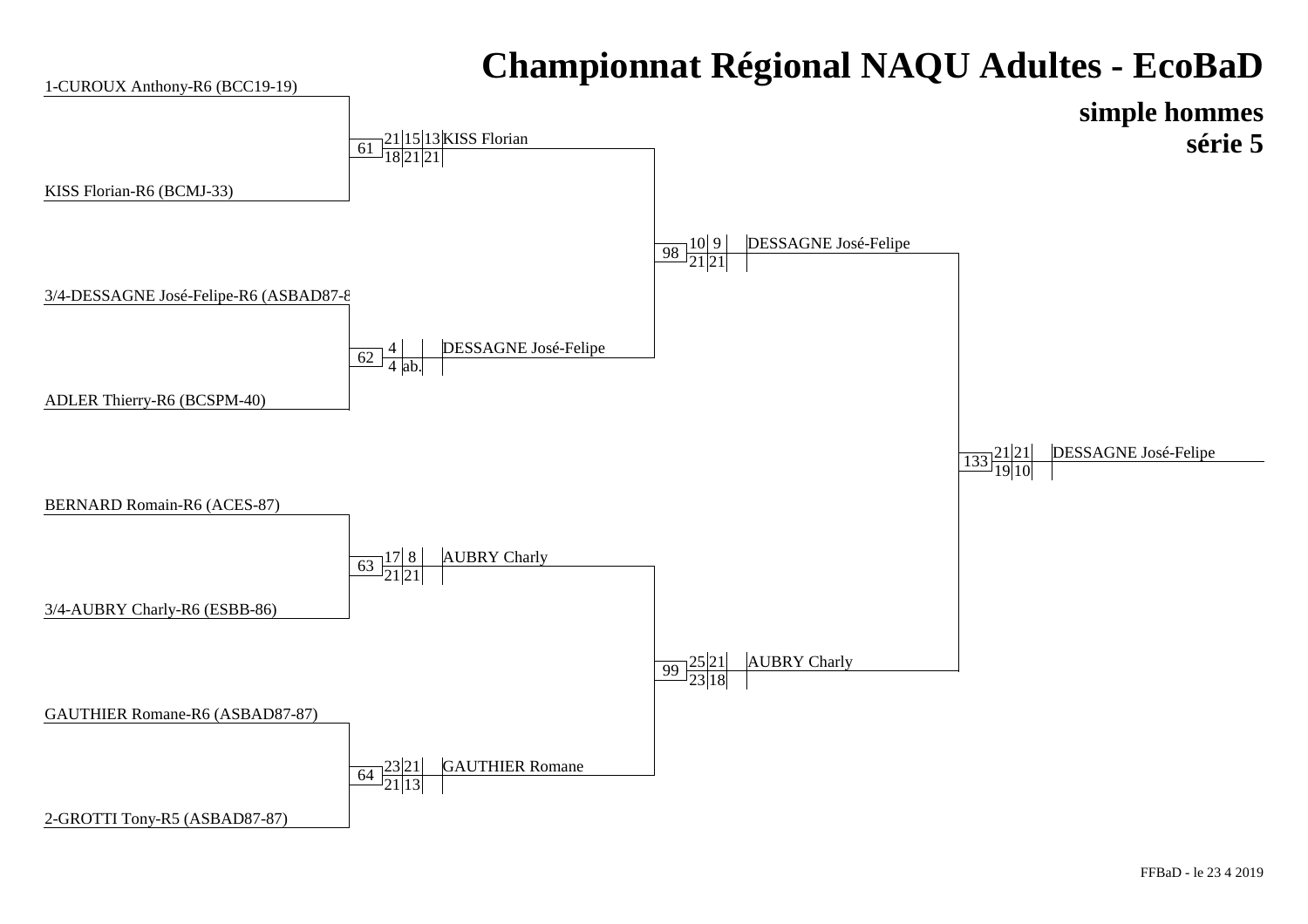| <b>SH</b> série 6 - PouleA       |          | CHARBONNIER GANDEBOEUF |    |                |                |    | <b>ADLER</b>   |                | Vict. | Sets diff. Pts diff. |       | Clt |
|----------------------------------|----------|------------------------|----|----------------|----------------|----|----------------|----------------|-------|----------------------|-------|-----|
| 1-CHARBONNIER Jules-R6 (BB-19)   |          | FFBaD                  | 25 | 12<br>19       | 21<br>21       | 45 | 21<br>21       | 14<br>12       |       | $\Omega$             |       |     |
| GANDEBOEUF Patrick-D7 (RVE-19 25 | 21<br>21 | 12<br>19               |    | FFBaD          |                | 5  | 20<br>21<br>19 | 22<br>16<br>21 |       |                      | 12    |     |
| ADLER Tom-D7 (SMBAD-40)          | 45       | 21<br>14<br>12<br>21   |    | 22<br>16<br>21 | 20<br>21<br>19 |    | FFBaD          |                |       | - 1                  | $-17$ |     |

| <b>SH</b> série 6 - PouleB    |    | <b>CASSAN</b>  |                |    | <b>DELERS</b> |          |    | <b>AUSOU</b>     |                | Vict.          | Sets diff. Pts diff. |       | Clt |
|-------------------------------|----|----------------|----------------|----|---------------|----------|----|------------------|----------------|----------------|----------------------|-------|-----|
| 2-CASSAN Damien-R6 (BB-19)    |    | FFBaD          |                | 26 | 21<br>21      | 16<br>19 | 46 | 18<br>21<br>23   | 21<br>18<br>21 | $\overline{2}$ | 3                    | 9     |     |
| DELERS Alexis-D7 (ASBAD87-87) | 26 | 16<br>19       | 21<br>21       |    | FFBaD         |          | 6  | $\sqrt{7}$<br>17 | 21<br>21       | $\Omega$       | $-4$                 | $-15$ | 3   |
| AUSOU Julien-D7 (BCS-24)      | 46 | 21<br>18<br>21 | 18<br>21<br>23 | 6  | 21<br>21      | 17<br>17 |    | FFBaD            |                |                |                      | 6     |     |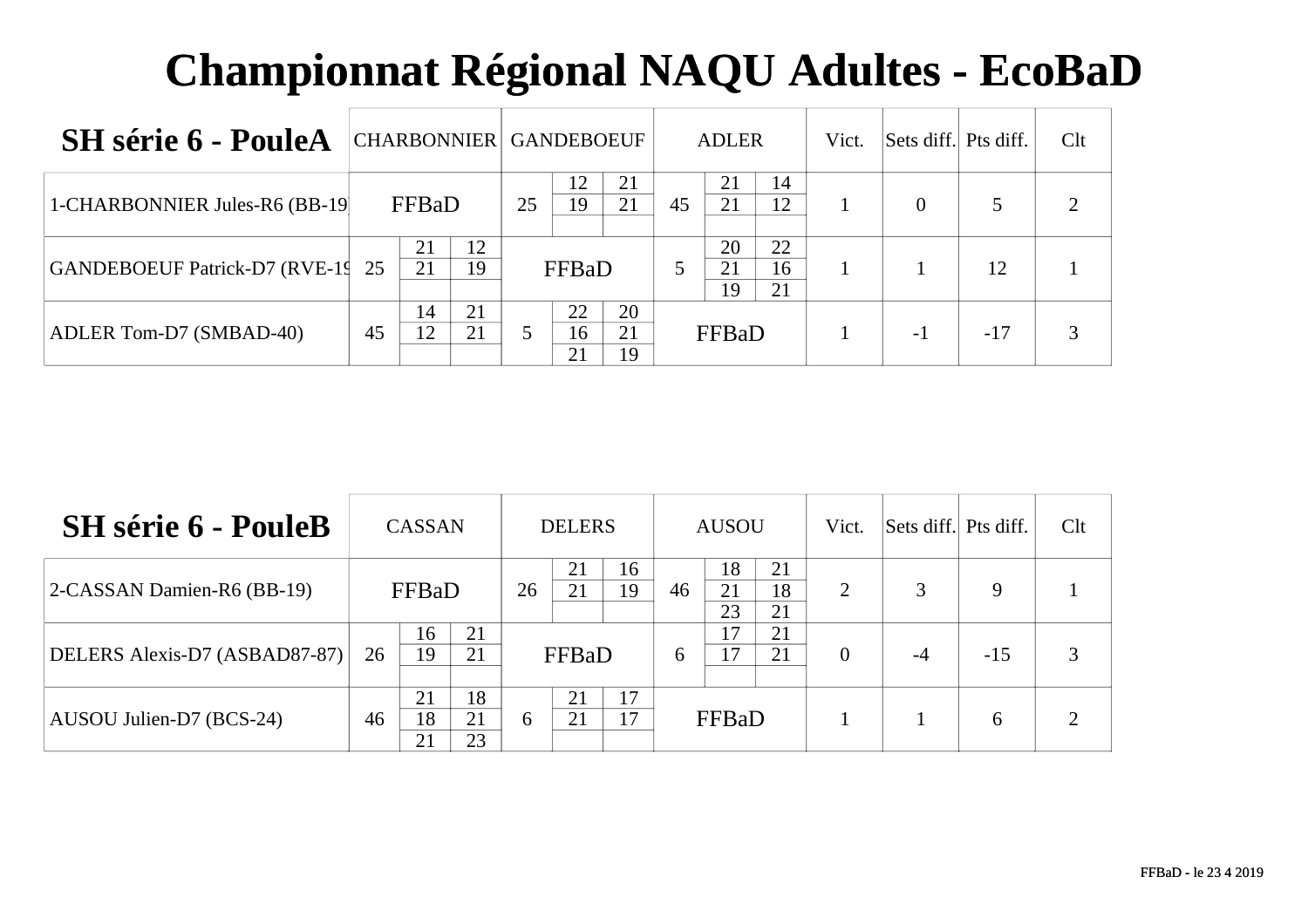| <b>SH</b> série 6 - PouleC    | <b>RODZIEWICZ</b>                      | <b>LARDE</b>                     | <b>GUICHE</b>                          | Vict. | Sets diff. Pts diff. |       | Clt |
|-------------------------------|----------------------------------------|----------------------------------|----------------------------------------|-------|----------------------|-------|-----|
| 3/4-RODZIEWICZ Timeo-R6 (CASH | FFBaD                                  | 17<br>21<br>27<br>21<br>18<br>21 | 19<br>21<br>21<br>18<br>47<br>18<br>21 |       | $\Omega$             | - 1   | ◠   |
| LARDE Rémy-D7 (BCPA-87)       | 17<br>21<br>17<br>27<br>21<br>18<br>21 | FFBaD                            | 21<br>11<br>13<br>21                   |       | -1                   | $-15$ |     |
| GUICHE Florian-D7 (ALGP-16)   | 19<br>21<br>18<br>21<br>47<br>18<br>21 | 21<br>11<br>13<br>21             | FFBaD                                  |       |                      | 16    |     |

| <b>SH</b> série 6 - PouleD    |    | <b>PAPINEAU</b> |          |    | <b>RACINE</b> |          |    | <b>DESTRUHAUT</b> |         | Vict.    | Sets diff. Pts diff. |       | Clt |
|-------------------------------|----|-----------------|----------|----|---------------|----------|----|-------------------|---------|----------|----------------------|-------|-----|
| 3/4-PAPINEAU Andy-R6 (BCG-23) |    | FFBaD           |          | 48 | 21            | 15<br>8  | 28 | 21<br>21          | 13<br>8 | 2        | 4                    | 40    |     |
| RACINE Frederic-D7 (BB-19)    | 48 | 15<br>8         | 21<br>21 |    | FFBaD         |          | 8  | 21<br>21          | 4<br>8  |          | $\theta$             | 11    | ി   |
| DESTRUHAUT Titouan-D7 (CASH-  | 28 | 13<br>8         | 21<br>21 | 8  | 4<br>8        | 21<br>21 |    | FFBaD             |         | $\Omega$ | -4                   | $-51$ |     |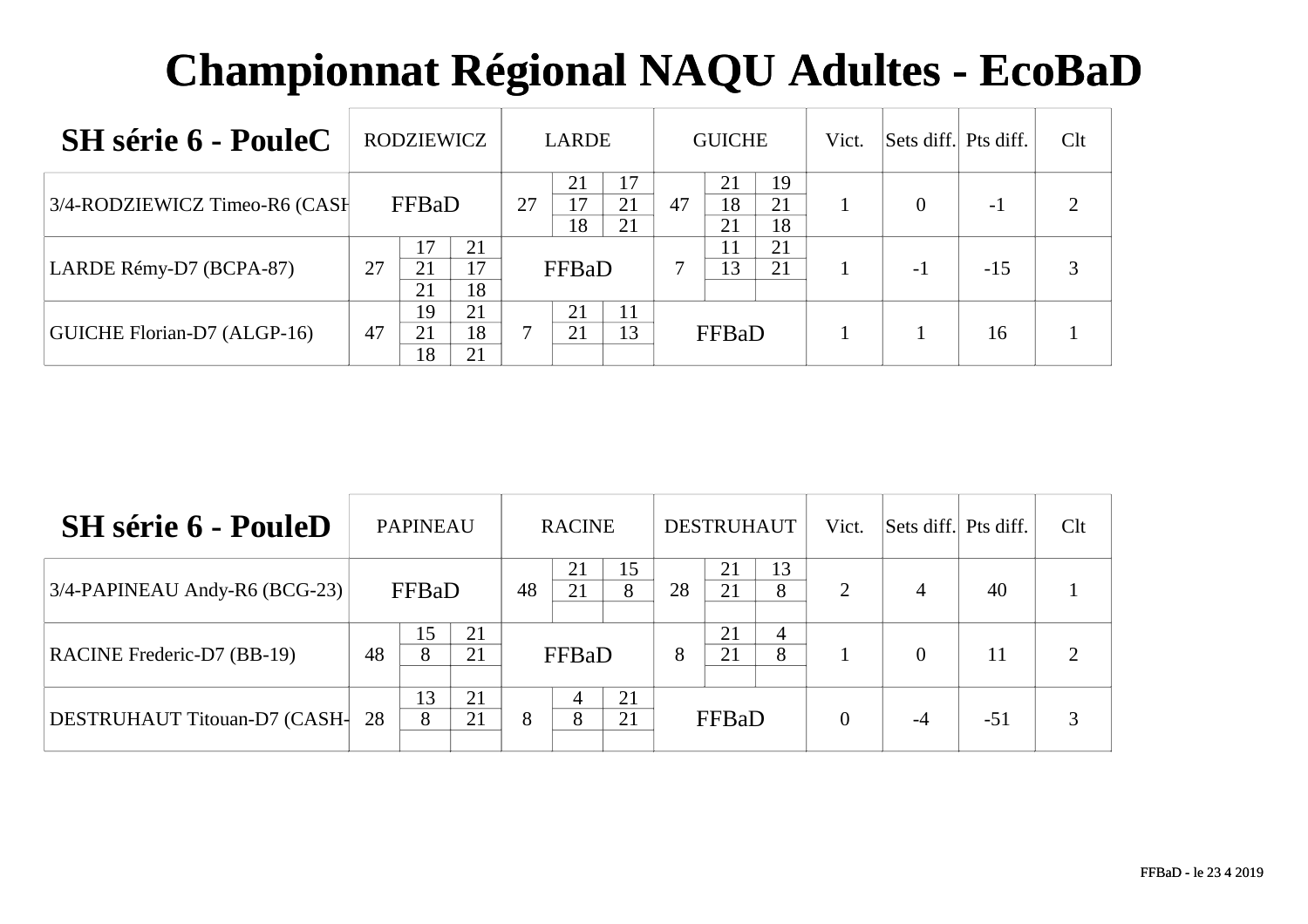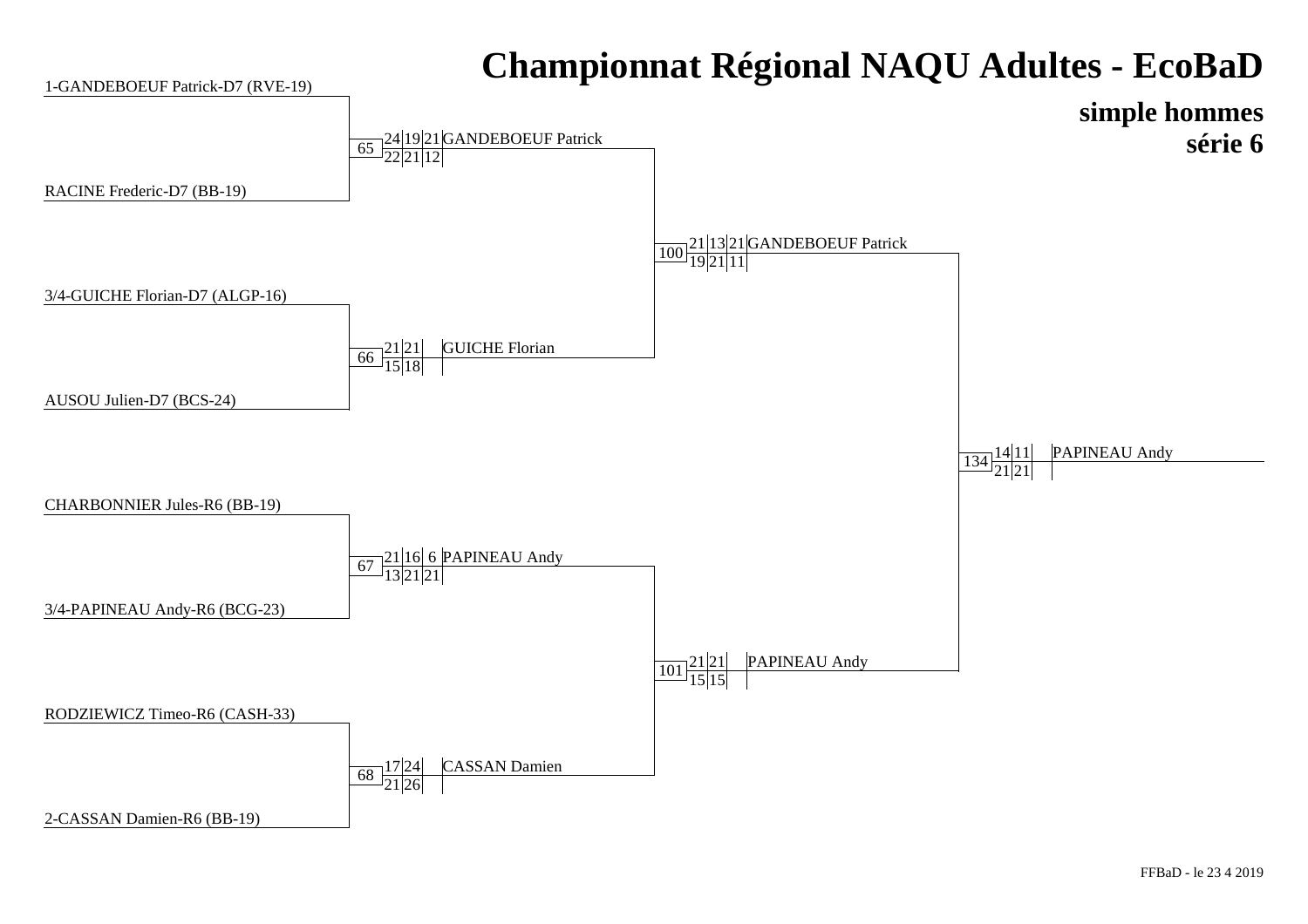| <b>SH</b> série 7 - PouleA         |    | <b>COUTURIER</b>  |          | <b>CHARBONNIER</b> |                |          |    | <b>CORNAILLE</b> |         | Vict.    | Sets diff.     | Pts diff. | Clt |
|------------------------------------|----|-------------------|----------|--------------------|----------------|----------|----|------------------|---------|----------|----------------|-----------|-----|
| 1-COUTURIER Florent-D7 (SASBA)     |    | FFBaD             |          | 49                 | 21<br>21       | Q.       | 29 | 21<br>21         | 8<br>16 | 2        | $\overline{4}$ | 47        |     |
| CHARBONNIER Jean marc-D8 (BC)      | 49 | 4<br>$\mathbf{Q}$ | 21<br>21 |                    | FFBaD          |          | 9  | 21<br>21         | 8<br>18 |          | $\Omega$       | $-13$     |     |
| <b>CORNAILLE Adrian-D9 (BB-19)</b> | 29 | 8<br>16           | 21<br>21 | 9                  | $\Omega$<br>18 | 21<br>21 |    | FFBaD            |         | $\theta$ | -4             | $-34$     |     |

| <b>SH</b> série 7 - PouleB    |    | <b>TRUCIOS</b> |                |    | <b>CHEROUX</b> |                |    | <b>DEMAISON</b> |                | Vict.                 | Sets diff. Pts diff. |       | Clt |
|-------------------------------|----|----------------|----------------|----|----------------|----------------|----|-----------------|----------------|-----------------------|----------------------|-------|-----|
| 2-TRUCIOS Thomas-D7 (BCS-24)  |    | FFBaD          |                | 50 | 20<br>21<br>21 | 22<br>16<br>17 | 30 | 21<br>21        | 17<br>15       | $\mathcal{D}_{\cdot}$ | 3                    |       |     |
| CHEROUX Alexandre-D8 (BB-19)  | 50 | 22<br>16<br>17 | 20<br>21<br>21 |    | FFBaD          |                | 10 | 15<br>21<br>21  | 21<br>18<br>17 |                       |                      | -6    |     |
| DEMAISON Antoine-D9 (BCPA-87) | 30 | 17<br>15       | 21<br>21       | 10 | 21<br>18<br>17 | 15<br>21<br>21 |    | FFBaD           |                | $\Omega$              | $-3$                 | $-11$ |     |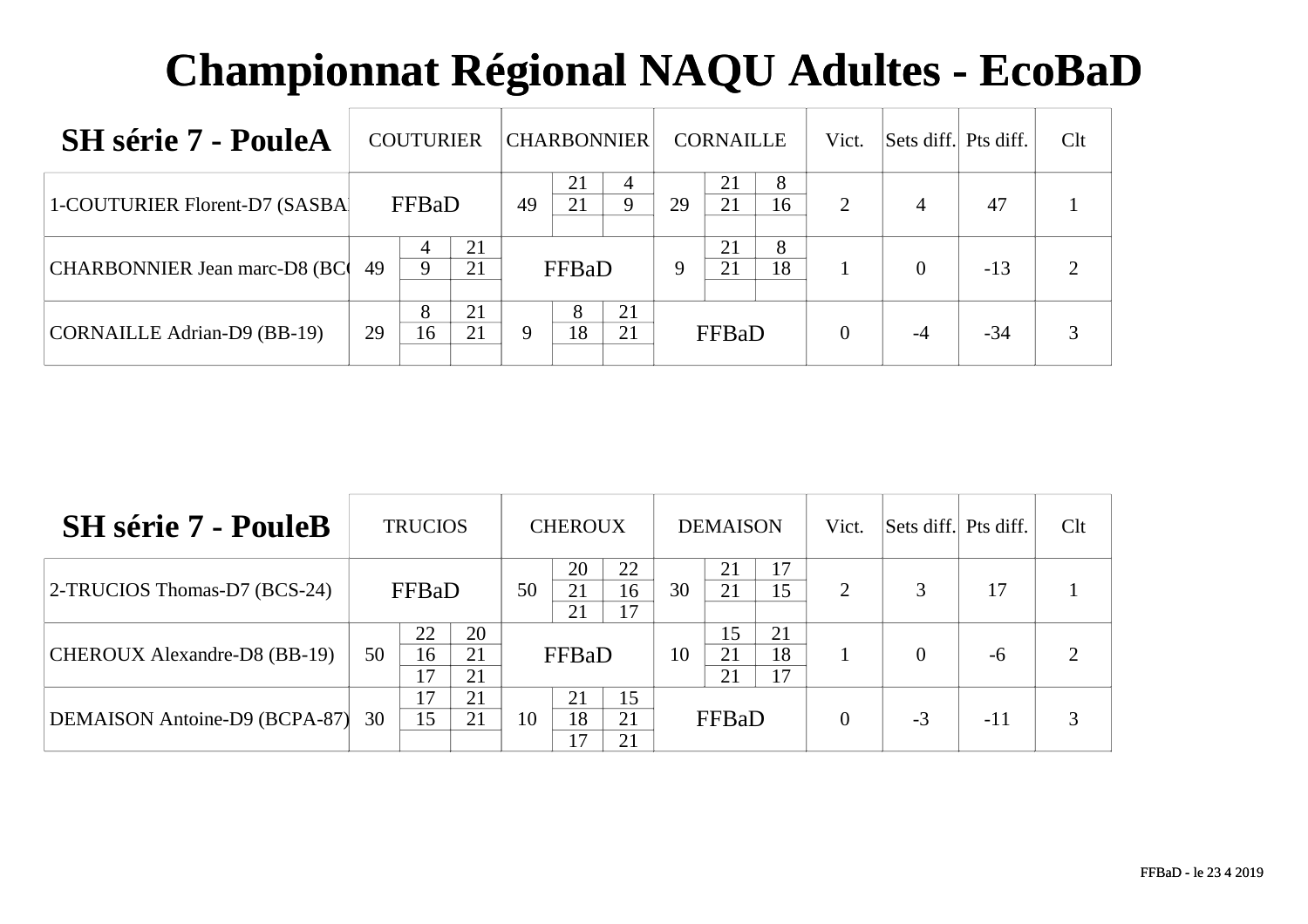| <b>SH</b> série 7 - PouleC     | <b>BARLIER</b>                         | <b>DESHAYES</b>                        | <b>DAVID</b>               | Vict.    | Sets diff. Pts diff. |       | Clt |
|--------------------------------|----------------------------------------|----------------------------------------|----------------------------|----------|----------------------|-------|-----|
| 3/4-BARLIER Florian-D7 (BB-19) | FFBaD                                  | 15<br>21<br>13<br>21<br>51<br>18<br>21 | 18<br>21<br>23<br>21<br>31 | 2        |                      | 10    |     |
| DESHAYES William-D8 (BCI-87)   | 15<br>21<br>13<br>21<br>51<br>18<br>21 | FFBaD                                  | 21<br>14<br>22<br>24<br>11 |          |                      | 4     | ∍   |
| DAVID Pablo-D9 (USB-33)        | 18<br>21<br>23<br>21<br>31             | 21<br>14<br>22<br>24<br>11             | FFBaD                      | $\Omega$ | -4                   | $-14$ | 3   |

| <b>SH</b> série 7 - PouleD   |    | <b>CADET</b> |          |    | DUC      |          |    | <b>MILLOT</b>      |          | Vict.    | Sets diff. Pts diff. |       | Clt |
|------------------------------|----|--------------|----------|----|----------|----------|----|--------------------|----------|----------|----------------------|-------|-----|
| $3/4$ -CADET Hugo-D8 (BB-19) |    | FFBaD        |          | 32 | 21<br>21 | 16<br>16 | 52 | 17<br>$\mathbf{r}$ | 21<br>21 |          | $\theta$             | $-8$  | ∍   |
| DUC Gaetan-D8 (ASBB-24)      | 32 | 16<br>16     | 21<br>21 |    | FFBaD    |          | 12 | 11<br>9            | 21<br>21 | $\Omega$ | $-4$                 | $-32$ | 3   |
| MILLOT Cyril-D8 (BCC-16)     | 52 | 21<br>21     | 17<br>⇁  | 12 | 21<br>21 | 11<br>9  |    | FFBaD              |          | 2        | $\overline{4}$       | 40    |     |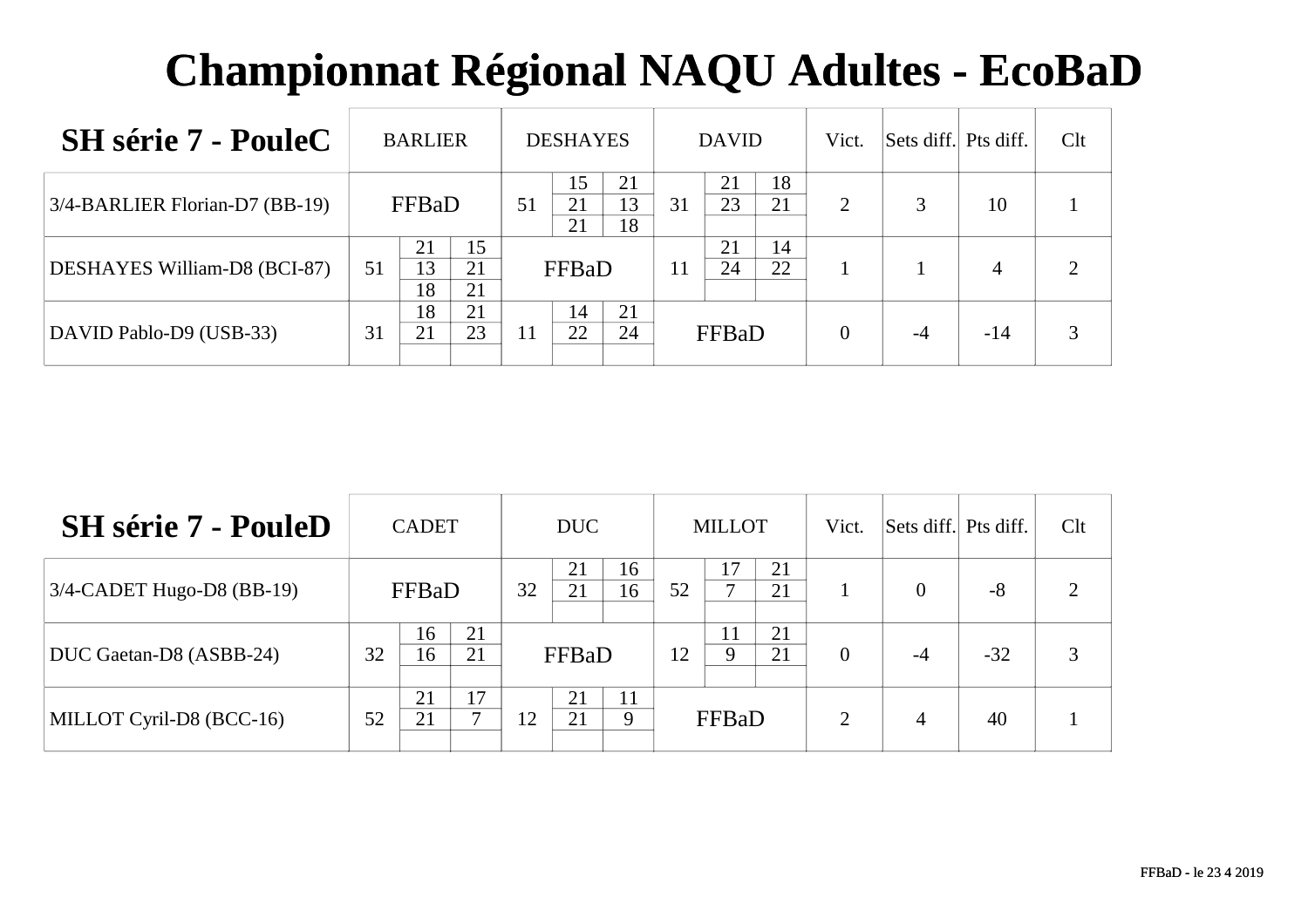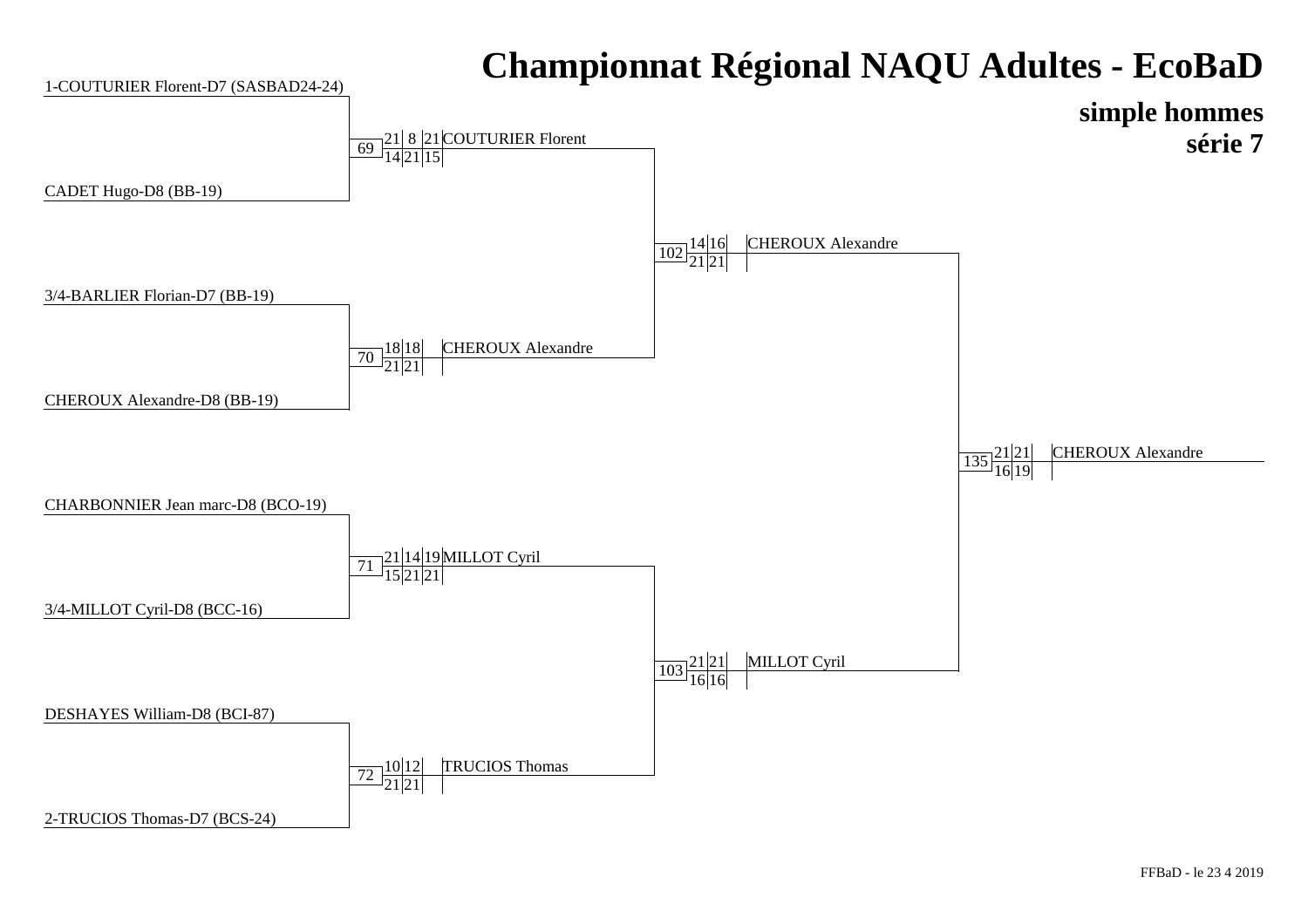| <b>SH</b> série 8 - PouleA    | <b>MARTINIE</b> |          | <b>SEGERAL</b> |          |          | <b>RIPOCHE</b> |              | Vict.    | Sets diff. Pts diff. |          | Clt   |  |
|-------------------------------|-----------------|----------|----------------|----------|----------|----------------|--------------|----------|----------------------|----------|-------|--|
| 1-MARTINIE Nicolas-D9 (BB-19) | FFBaD           | 53       | 21<br>21       |          | 33       | 21<br>21       | −            | 2        | 4                    | 44       |       |  |
| SEGERAL Olivier-P10 (LFDV-19) | 11<br>53        | 21<br>21 |                | FFBaD    |          | 13             | 21<br>21     | 14<br>10 |                      | $\theta$ | $-2$  |  |
| RIPOCHE Corentin-P12 (BB-19)  | 33<br>11        | 21<br>21 | 13             | 14<br>10 | 21<br>21 |                | <b>FFBaD</b> |          | $\theta$             | $-4$     | $-42$ |  |

| <b>SH</b> série 8 - PouleB    | <b>RODZIEWICZ</b> |          |                |    | <b>PICOT</b>   |                | <b>VEERASAMY</b> |                |                | Vict. | Sets diff. Pts diff. |       | Clt |
|-------------------------------|-------------------|----------|----------------|----|----------------|----------------|------------------|----------------|----------------|-------|----------------------|-------|-----|
| 2-RODZIEWICZ Yvan-D9 (CASH-3) |                   | FFBaD    |                | 54 |                | 21<br>21       | 34               | 25<br>16<br>21 | 23<br>21<br>11 |       | -1                   | $-10$ |     |
| PICOT Maxime-P10 (ASBAD87-87) | 54                | 21<br>21 | 17<br>8        |    | FFBaD          |                | 14               | 21<br>15<br>21 | 14<br>21<br>16 | 2     | 3                    | 23    |     |
| VEERASAMY Varuven-P10 (BB-19) | 34                | 23<br>21 | 25<br>16<br>21 | 14 | 14<br>21<br>16 | 21<br>15<br>21 |                  | FFBaD          |                |       | $-2$                 | $-13$ |     |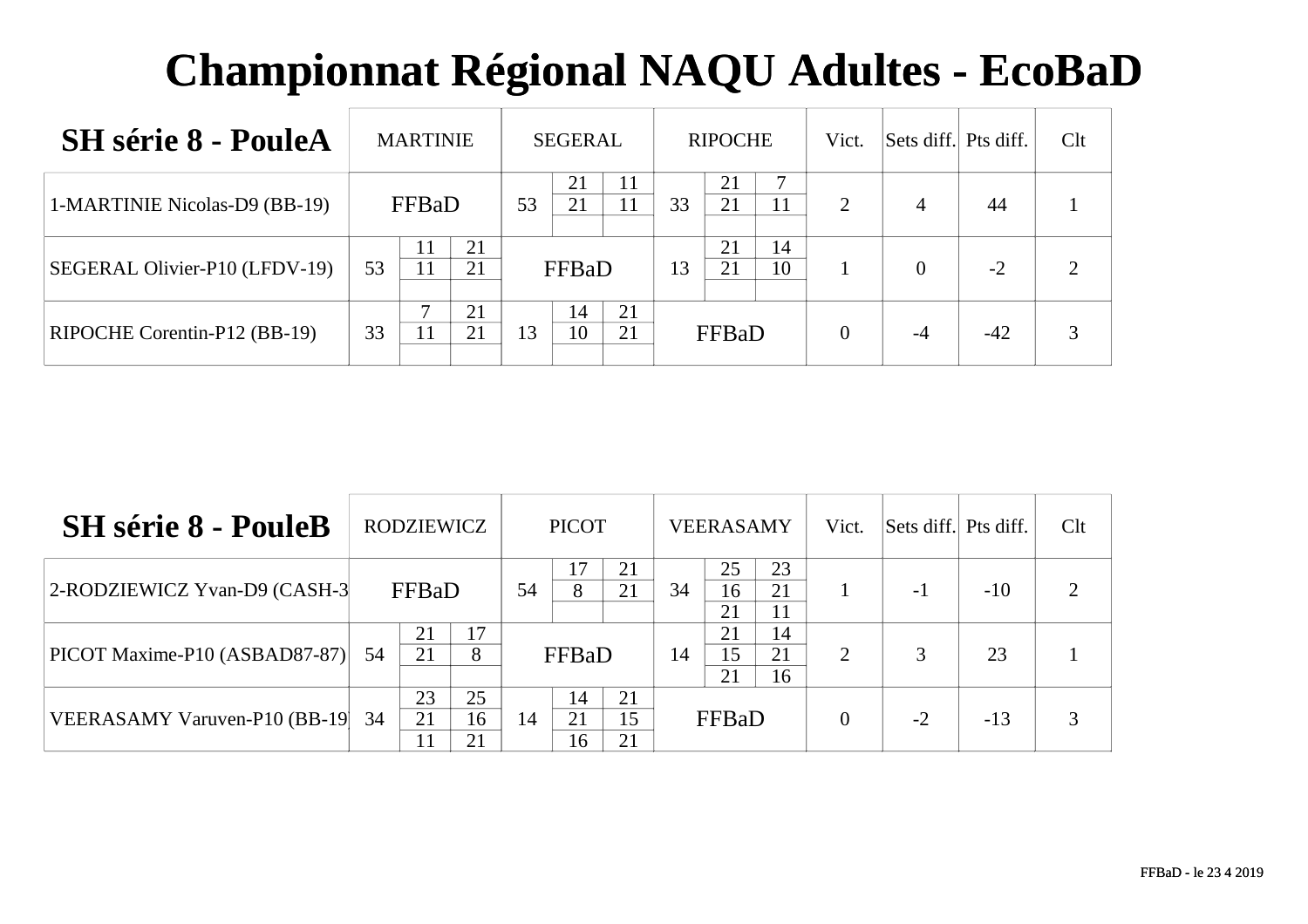| <b>SH</b> série 8 - PouleC         | <b>DELTOR</b> |    |          |    | <b>BOISSERIE</b>   |          |    | <b>GONZALES</b> |         | Vict. | Sets diff. Pts diff. |       | Clt |
|------------------------------------|---------------|----|----------|----|--------------------|----------|----|-----------------|---------|-------|----------------------|-------|-----|
| 3/4-DELTOR Mickaël-D9 (BCS-24)     | FFBaD         |    |          | 55 | 21<br>21           | 13       | 35 | 21<br>21        | 12      | 2     | 4                    | 43    |     |
| BOISSERIE Julien-P10 (BB-19)       | 55            | 13 | 21<br>21 |    | FFBaD              |          | 15 | 21<br>21        | 6<br>15 |       | $\theta$             | 3     |     |
| <b>GONZALES Romain-P12 (BB-19)</b> | 35            | 12 | 21<br>21 | 15 | <sub>0</sub><br>15 | 21<br>21 |    | <b>FFBaD</b>    |         |       | $-4$                 | $-46$ |     |

| <b>SH</b> série 8 - PouleD            | <b>GANDEBOEUF</b> |          |          |    | <b>FORGERIT</b> |                | <b>LABREGERE</b> |                |                | Vict. | Sets diff. Pts diff. |          | Clt |
|---------------------------------------|-------------------|----------|----------|----|-----------------|----------------|------------------|----------------|----------------|-------|----------------------|----------|-----|
| 3/4-GANDEBOEUF Erwan-P10 (BB          |                   | FFBaD    |          |    | 22<br>21        | 20<br>18       | 36               | 8<br>12        | 21<br>21       |       | $\Omega$             | $-17$    |     |
| <b>FORGERIT Alexandre-P10 (BB-19)</b> | 56                | 20<br>18 | 22<br>21 |    | FFBaD           |                | 16               | 21<br>16<br>21 | 16<br>21<br>16 |       | $-1$                 | $\Omega$ |     |
| LABREGERE Brice-P11 (FCLF-87)         | 36                | 21<br>21 | 8<br>12  | 16 | 16<br>21<br>16  | 21<br>16<br>21 |                  | FFBaD          |                |       |                      | 17       |     |